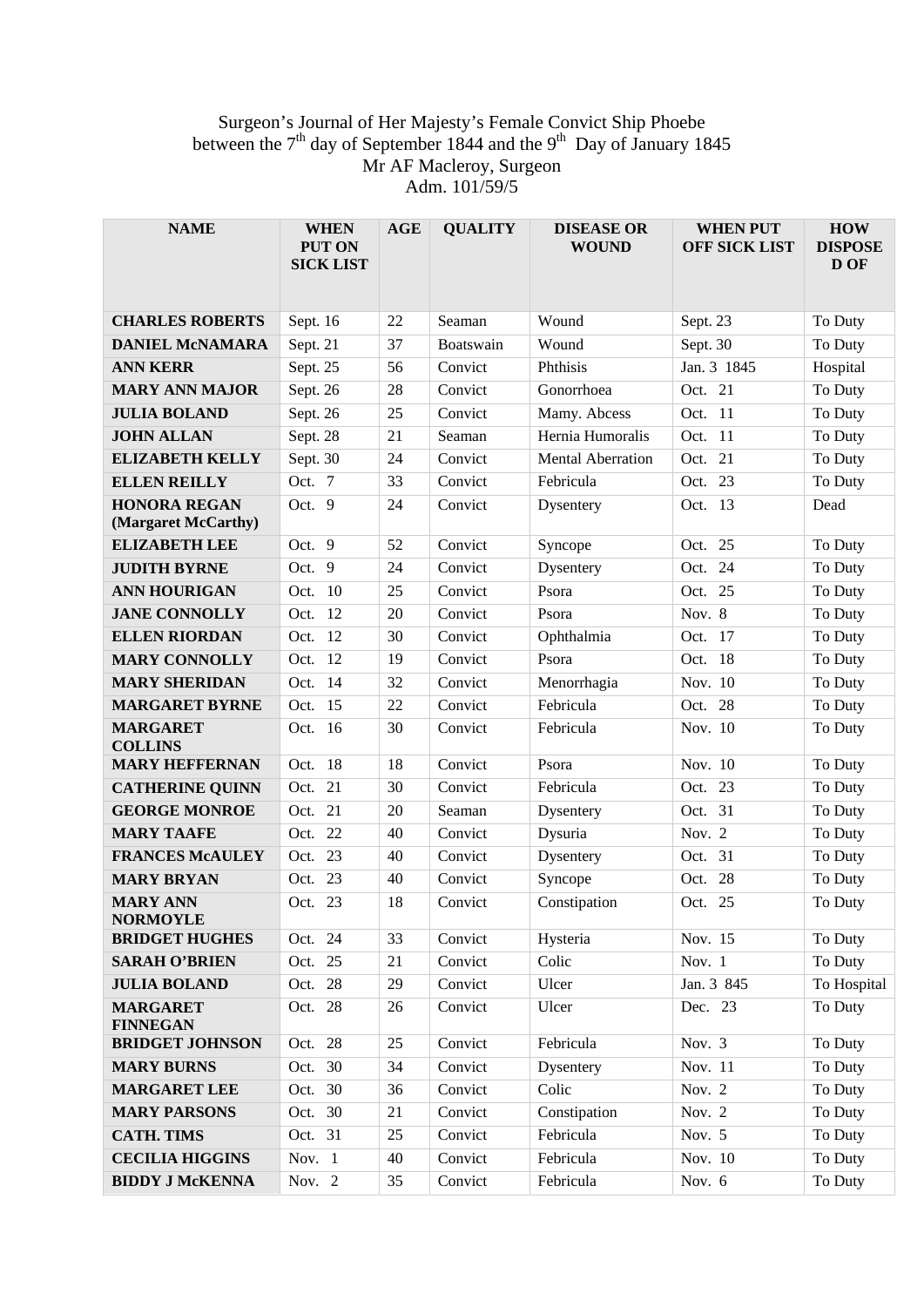| <b>NAME</b>                                            | <b>WHEN</b><br>PUT ON<br><b>SICK LIST</b> | <b>AGE</b> | <b>QUALITY</b>     | <b>DISEASE OR</b><br><b>WOUND</b> | <b>WHEN PUT</b><br><b>OFF SICK LIST</b> | <b>HOW</b><br><b>DISPOSE</b><br>D OF |
|--------------------------------------------------------|-------------------------------------------|------------|--------------------|-----------------------------------|-----------------------------------------|--------------------------------------|
| <b>MARIA LEESON</b>                                    | Nov. 6                                    | 25         | Convict            | Dysentery                         | Nov. 25                                 | To Duty                              |
| <b>MARY KELLY</b>                                      | Nov. 7                                    | 39         | Convict            | Nostalgia                         | Jan. 7 1845                             | To Duty                              |
| <b>MARY GORMAN</b>                                     | Nov. 8                                    | 30         | Convict            | Ophthalmia                        | Nov. 14                                 | To Duty                              |
| <b>ELIZABETH KELLY</b>                                 | Nov. 8                                    | 24         | Convict            | Phlegmon                          | Nov. 14                                 | To Duty                              |
| <b>MARY PARSONS</b>                                    | Nov. 8                                    | 21         | Convict            | Scald                             | Nov. 23                                 | To Duty                              |
| <b>CHAS. TROTT</b>                                     | Nov. $9$                                  | 20         | Seaman             | Wound                             | Nov. 22                                 | To Duty                              |
| <b>JOHANNA</b><br><b>FITZGERALD</b><br><b>MARGARET</b> | Nov. $9$<br>Nov. 11                       | 26<br>25   | Convict<br>Convict | Epilepsy<br>Febricula             | Nov. 14<br>Nov. 22                      | To Duty<br>To Duty                   |
| <b>ROONEY</b>                                          |                                           |            |                    |                                   |                                         |                                      |
| <b>CATH. TIMS</b>                                      | Nov. 12                                   | 25         | Convict            | Phlegmon                          | Nov. 15                                 | To Duty                              |
| <b>JULIA BYRNE</b>                                     | Nov. 12                                   | 30         | Convict            | Hysteria                          | Nov. 15                                 | To Duty                              |
| <b>MR. APPLEGARTH</b>                                  | Nov. 13                                   | 20         | 3rd. Mate          | Contusion                         | Nov. 16                                 | To Duty                              |
| <b>MARY McLANE</b>                                     | Nov. 13                                   | 19         | Convict            | Concussion                        | Jan. 2<br>1845                          | To Duty                              |
| <b>BRIDGET HYNES</b>                                   | Nov. 15                                   | 30         | Convict            | Colic                             | Nov. 17                                 | To Duty                              |
| <b>ELIZABETH LEE</b>                                   | Nov. 16                                   | 52         | Convict            | Syncope                           | Nov. 24                                 | To Duty                              |
| <b>CHARLOTTE</b><br><b>HAUGHRAN</b>                    | Nov. 18                                   | 28         | Convict            | Dysentery                         | Dec. 13                                 | To Duty                              |
| <b>ALICE McQUAIDE</b>                                  | Nov.<br>20                                | 36         | Convict            | Parturition                       | Dec. 5                                  | To Duty                              |
| <b>MARGARET</b><br><b>STRITCH</b>                      | Nov. 21                                   | 22         | Convict            | Syncope                           | Nov. 25                                 | To Duty                              |
| <b>ELLEN DWYER</b>                                     | Nov. 22                                   | 28         | Convict            | Febricula                         | Nov. 26                                 | To Duty                              |
| <b>MARY McCARTHY</b>                                   | 22<br>Nov.                                | 27         | Convict            | Febricula                         | Nov. 27                                 | To Duty                              |
| <b>MR. APPLEGARTH</b>                                  | Nov. 23                                   | 20         | 3 Mate             | Febricula                         | Nov. 26                                 | To Duty                              |
| <b>CATHERINE</b><br><b>CROMIE</b>                      | Nov. 24                                   | 36         | Convict            | Febricula                         | Nov. 28                                 | To Duty                              |
| <b>ANN FOOT</b>                                        | Nov. 25                                   | 43         | Convict            | Febricula                         | Dec. 5                                  | To Duty                              |
| <b>MARY REILLY</b>                                     | Nov. 25                                   | 30         | Convict            | Colic                             | Nov. 28                                 | To Duty                              |
| <b>BRIDGET HUGHES</b>                                  | Nov. 26                                   | 33         | Convict            | Hysteria                          | Dec. 5                                  | To Duty                              |
| <b>MARY ANN NORTH</b>                                  | Nov. 27                                   | 44         | Convict            | Contusions                        | Dec. 15                                 | To Duty                              |
| <b>MARGARET</b><br><b>COLLINS</b>                      | Nov. 28                                   | 30         | Convict            | Colic                             | Nov. 29                                 | To Duty                              |
| <b>MARY RYAN</b>                                       | Nov. 29                                   | 40         | Convict            | Diarrhoea                         | Dec. $3$                                | To Duty                              |
| <b>MARY GORMAN</b>                                     | Nov. 30                                   | 30         | Convict            | Ophthalmia                        | Dec. 6                                  | To Duty                              |
| <b>ANN NEILL</b>                                       | Dec.<br>$\mathfrak{Z}$                    | 33         | Convict            | Wound                             | Dec. 15                                 | To Duty                              |
| <b>ELIZABETH</b><br><b>HULTON</b>                      | 3<br>Dec.                                 | 40         | Convict            | Wound                             | Dec. 17                                 | To Duty                              |
| <b>BRIDGET BRADY</b>                                   | $\overline{3}$<br>Dec.                    | 22         | Convict            | Contusions                        | Dec. 6                                  | To Duty                              |
| <b>EDWARD</b><br><b>CAMPBELL</b>                       | 10<br>Dec.                                | 24         | Seaman             | Diarrhoea                         | Dec. 12                                 | To Duty                              |
| <b>LINDSAY McINTOSH</b>                                | Dec.<br>10                                | 14         | Seaman             | Diarrhoea                         | Dec. 12                                 | To Duty                              |
| <b>CATHERINE</b><br><b>CROMIE</b>                      | 10<br>Dec.                                | 36         | Convict            | Phlegmon                          | Dec. 20                                 | To Duty                              |
| <b>SARAH WARD</b>                                      | 12<br>Dec.                                | 26         | Convict            | Abortion                          | Dec. 21                                 | To Duty                              |
| <b>MARY GORMAN</b>                                     | 13<br>Dec.                                | 30         | Convict            | Ophthalmia                        | Dec. 22                                 | To Duty                              |
| <b>FRANCES</b><br><b>LANGSTAFF</b>                     | Dec.<br>22                                | 32         | Convict            | Contusion                         | Dec. 24                                 | To Duty                              |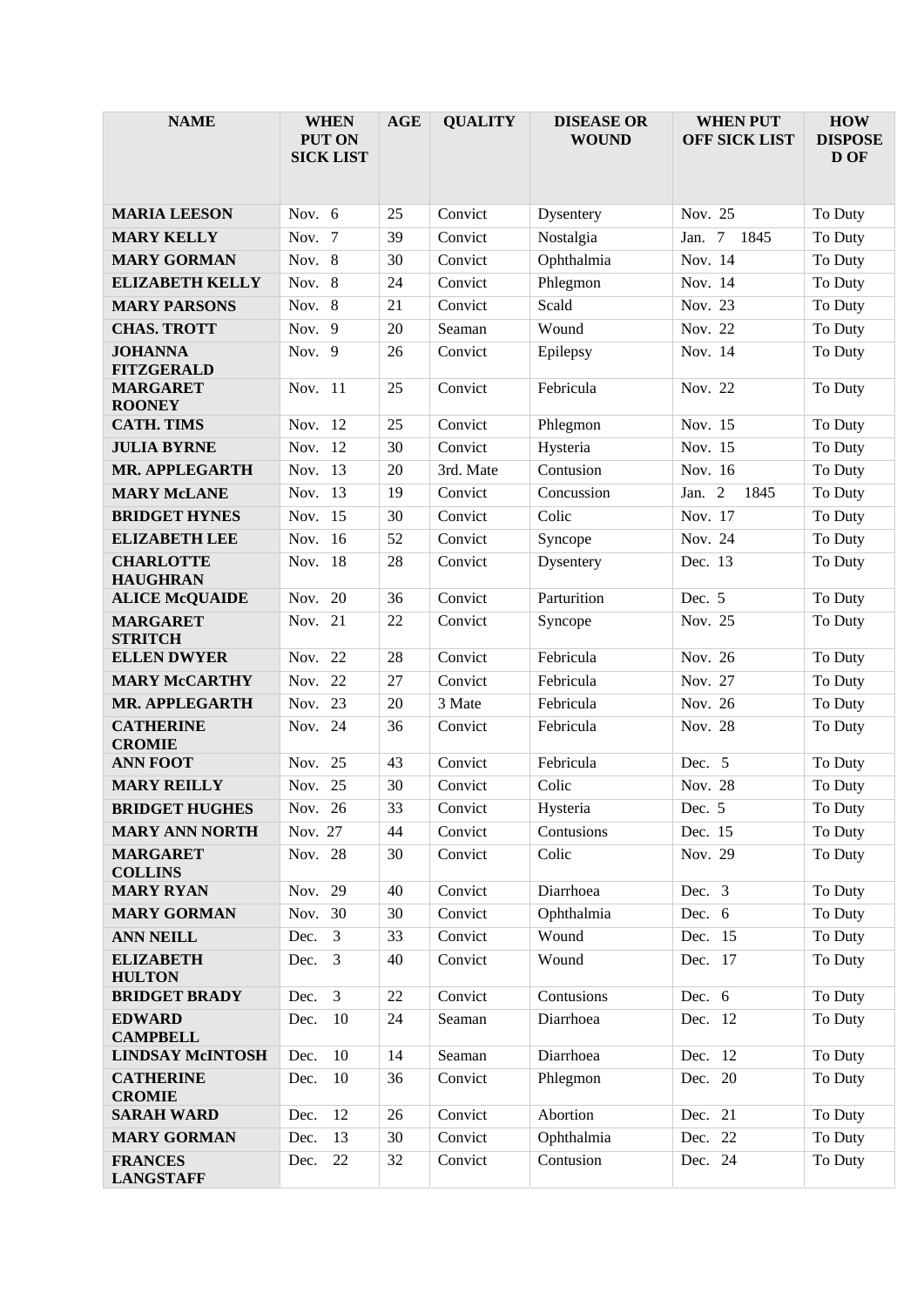| <b>NAME</b>                         | <b>WHEN</b><br><b>PUT ON</b><br><b>SICK LIST</b> | AGE | <b>QUALITY</b> | <b>DISEASE OR</b><br><b>WOUND</b> | <b>WHEN PUT</b><br><b>OFF SICK LIST</b> | <b>HOW</b><br><b>DISPOSE</b><br>D OF |
|-------------------------------------|--------------------------------------------------|-----|----------------|-----------------------------------|-----------------------------------------|--------------------------------------|
| <b>SARAH O'BRIEN</b>                | 22<br>Dec.                                       | 21  | Convict        | Ammorrhoe                         | Dec. 23                                 | To Duty                              |
| <b>MR. BROMFIELD</b>                | 23<br>Dec.                                       | 22  | 2nd. Mate      | Contusions                        | 24<br>Dec.                              | To Duty                              |
| <b>PHILIP PAGET</b>                 | 23<br>Dec.                                       | 22  | <b>Butcher</b> | Rheumatism                        | Dec. 29                                 | To Duty                              |
| <b>CHARLOTTE</b><br><b>HAUGHRAN</b> | 25<br>Dec.                                       | 28  | Convict        | Dysentery                         | 2<br>1845<br>Jan.                       | To Duty                              |
| <b>CATHERINE</b><br><b>HARKIN</b>   | 26<br>Dec.                                       | 20  | Convict        | Tumour                            | 3<br>1845<br>Jan.                       | To Hospital                          |
| <b>ALLEY ANN</b><br><b>WATSON</b>   | 29<br>Dec.                                       | 27  | Convict        | Parturition                       | 1845<br>2<br>Jan.                       | To Duty                              |
| <b>MARGARET</b><br><b>FINNEGAN</b>  | 30<br>Dec.                                       | 26  | Convict        | Ulcers                            | 3<br>1845<br>Jan.                       | To Hospital                          |
| <b>MARY REILLY</b>                  | $\mathbf{1}$<br>Jan.<br>1845                     | 30  | Convict        | Catarrh                           | Jan. 4                                  | To Duty                              |
| <b>FRANCES</b><br><b>LANGSTAFF</b>  | -1<br>Jan.<br>1845                               | 32  | Convict        | Catarrh                           | Jan. $6$                                | To Duty                              |

**Medical and Surgical Journal of Her Majesty's Convict Ship Phoebe between the7th**  day of September 1844] and the 9<sup>th</sup> day of January 1845 during which time the said **shop has been employed in a voyage from Ireland to Hobart Town, Van Diemen's Land** 

| Nature of<br><b>Disease</b> | No.<br>of<br>Case | Men's Names, Ages,<br><b>Qualities, Time when</b><br>and where taken ill,<br>and how disposed of.                                                                         | The History, Symptoms, Treatment, and Daily<br>Progress of the Disease or Hurt.                                                                                                                                                                                                                                                                                                                                                                                                                                                                                                                                                                                                                                                                                                                                                                                                                                                                                                                                                                                                                                                                                                                                                                                                                            |
|-----------------------------|-------------------|---------------------------------------------------------------------------------------------------------------------------------------------------------------------------|------------------------------------------------------------------------------------------------------------------------------------------------------------------------------------------------------------------------------------------------------------------------------------------------------------------------------------------------------------------------------------------------------------------------------------------------------------------------------------------------------------------------------------------------------------------------------------------------------------------------------------------------------------------------------------------------------------------------------------------------------------------------------------------------------------------------------------------------------------------------------------------------------------------------------------------------------------------------------------------------------------------------------------------------------------------------------------------------------------------------------------------------------------------------------------------------------------------------------------------------------------------------------------------------------------|
| Phthisis                    | 1                 | <b>Ann Kerr</b><br>Aged 56<br>Convict<br>Sept <sup>r</sup> $25^{th}$ 1844<br>Kingston Ireland<br>Discharged<br>To Hospital<br>at<br><b>Hobart Town</b><br>January 3, 1845 | Of a thin emaciated appearance. While engaged<br>today in "berthing" Prisoners below, observed the<br>subject of this case labouring under severe cough;<br>ordered her to the<br>Hospital for examination & shortly afterwards had<br>an opportunity of visiting her, when I found much<br>Depression of Spirits - general soreness of the<br>Chest - a very troublesome cough $\&$ a frequent<br>pulse - gave her a draught containing <i>Tinct.Opii</i> $gtt$<br>xxv & Spt Ether Nitras. $g^{tt}$ xxx<br>September 26 Complains of pain in the left side of<br>chest increased on inspiration or coughing - pulse<br>100 small & soft - no expectoration - bowels<br>confined - thinks she "caught cold" on the Evening<br>of the $24th$ by sleeping without her bed which in the<br>confusion of the first night on board, she hs been<br>unable to find after leaving it a few minutes while<br>she went to talk to a friend - says she has been<br>troubled with a cough for some years & that she has<br>frequently expectorated blood: Applicit<br>Emp.<br>Vesicat. pectore. et Habt S.S. Magnes cum<br>[Tinct]. Aut. - ter in die<br>27 <sup>th</sup><br>Blister risen well - pain less severe -<br>accelerated - cough troublesome but<br>breathing<br>softer - some mucous expectoration but no |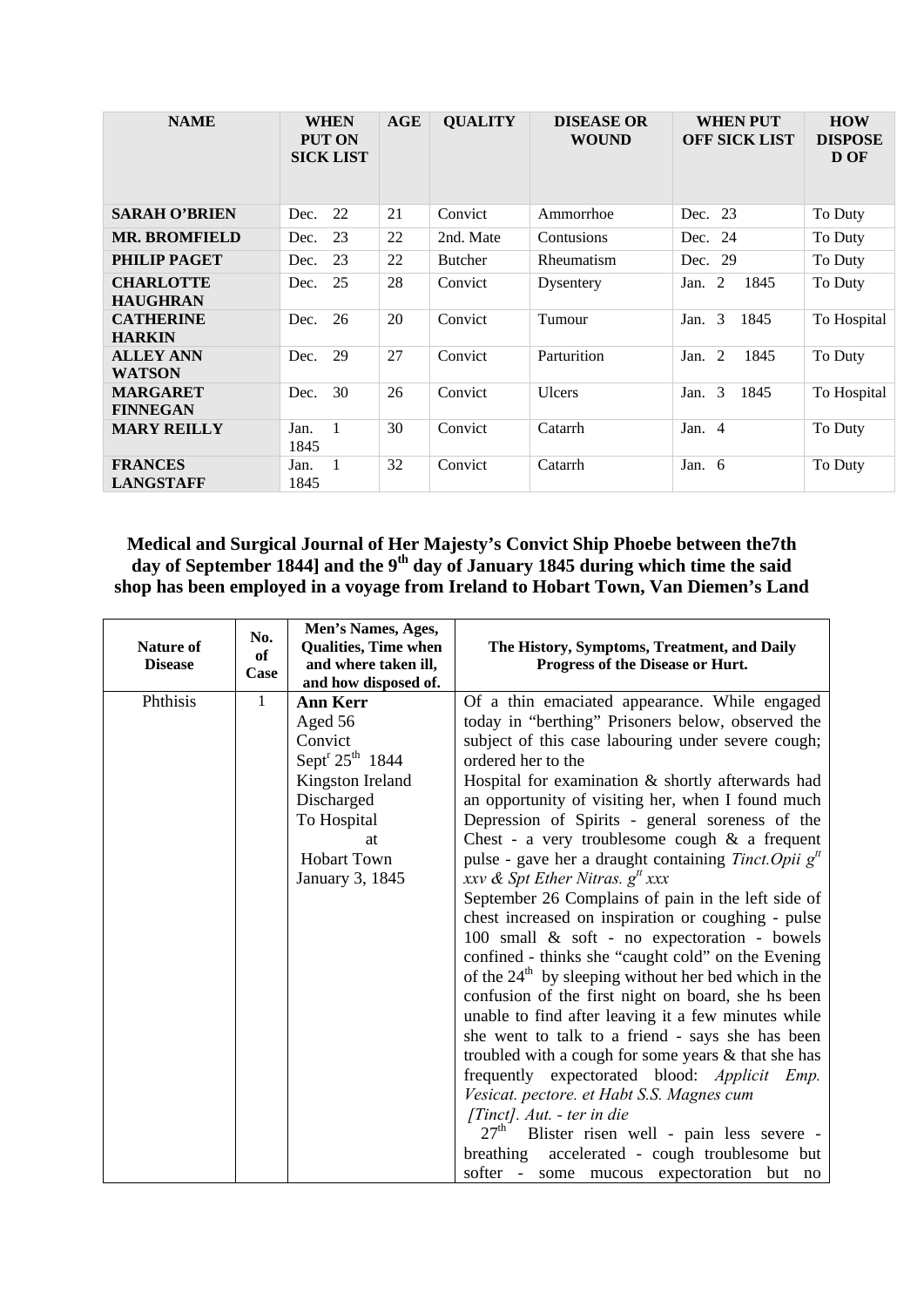| appearance of blood with it - pulse still frequent -       |
|------------------------------------------------------------|
| patient extremely dejected, less perhaps from dread        |
| of her disease than the terror of transportation -         |
| Contin. Solut.                                             |
| 29 <sup>th</sup> Was much the same as yesterday; complains |
| more of general soreness today arising most                |
| probably from the motion of the ship, caused by a          |
| heavy swell, & the want of sleep in consequence -          |
| pain of left side certainly easier & cough less            |
| troublesome - breathing continues frequent -               |
|                                                            |
| expectoration free of a muco-purulent character -          |
| some nausea, proceeding most likely from Sea               |
| Sickness as she evades taking the medicine                 |
| whenever she can - pulse 90 soft blister healing -         |
| omitt Solut.                                               |
| Oct $3rd$ The cough during the last two days has           |
| been much less severe; the expectoration has               |
| gradually diminished and she has otherwise                 |
| improved - this morning however she again                  |
| complains of soreness in the chest, accompanied by         |
| a teazing dry cough $&$ loss of appetite - pulse 92        |
| full & soft - bowels regular - Rept. Visicat. Pector;      |
| et Habt Mist pro tusse cum Tinct Digital                   |
| 5th Says she is much easier this morning -                 |
| cough frequent but expectoration free purulent in          |
| appearance, & containing small clots of florid blood       |
| - pulse 86 full & soft - no appetite - bowels regular      |
| - blister discharging - allowed Rice or Sago as she        |
| feels inclined - Contin.                                   |
| 8 <sup>th</sup> Much better - appetite improving - no pain |
| "only a soreness in the chest" - expectoration free,       |
| muco purulent $&$ still shewing a small streak or clot     |
| of blood - blister nearly healed - contin. --allowed a     |
| little soup occasionally.                                  |
|                                                            |
| 12 <sup>th</sup> Little complaint but weakness,<br>and     |
| occasional cough - appetite indifferent - continues        |
| to use the mixture now given without the Digitalis.        |
| 20 <sup>th</sup> Has been free from all complaint but      |
| weakness & cough until yesterday when she again            |
| caught cold from sitting some time near the Hatch          |
| way - today she seems very desponding & much in            |
| dread of dying; the Matron of the ship also adds           |
| much to her alarm. While she is evidently suffering        |
| (as she frequently does) from Sea Sickness, tho' it        |
| is seldom so severe as to cause vomiting -                 |
| cough troublesome - expectoration free, chiefly            |
| mucous without any appearance of blood -                   |
| soreness<br>complains<br>of<br>all<br>over the<br>chest,   |
| particularly on the left side - respiration frequent -     |
| pulse 90 regular & soft - has very little appetite at      |
| any time, & at present takes nothing but a small           |
| quantity of Tea at intervals; even the Tea she now         |
| seems indifferent about - she is constantly in bed,        |
| lying in a cramped, apparently uncomfortable               |
| position, either on her right side with the knees          |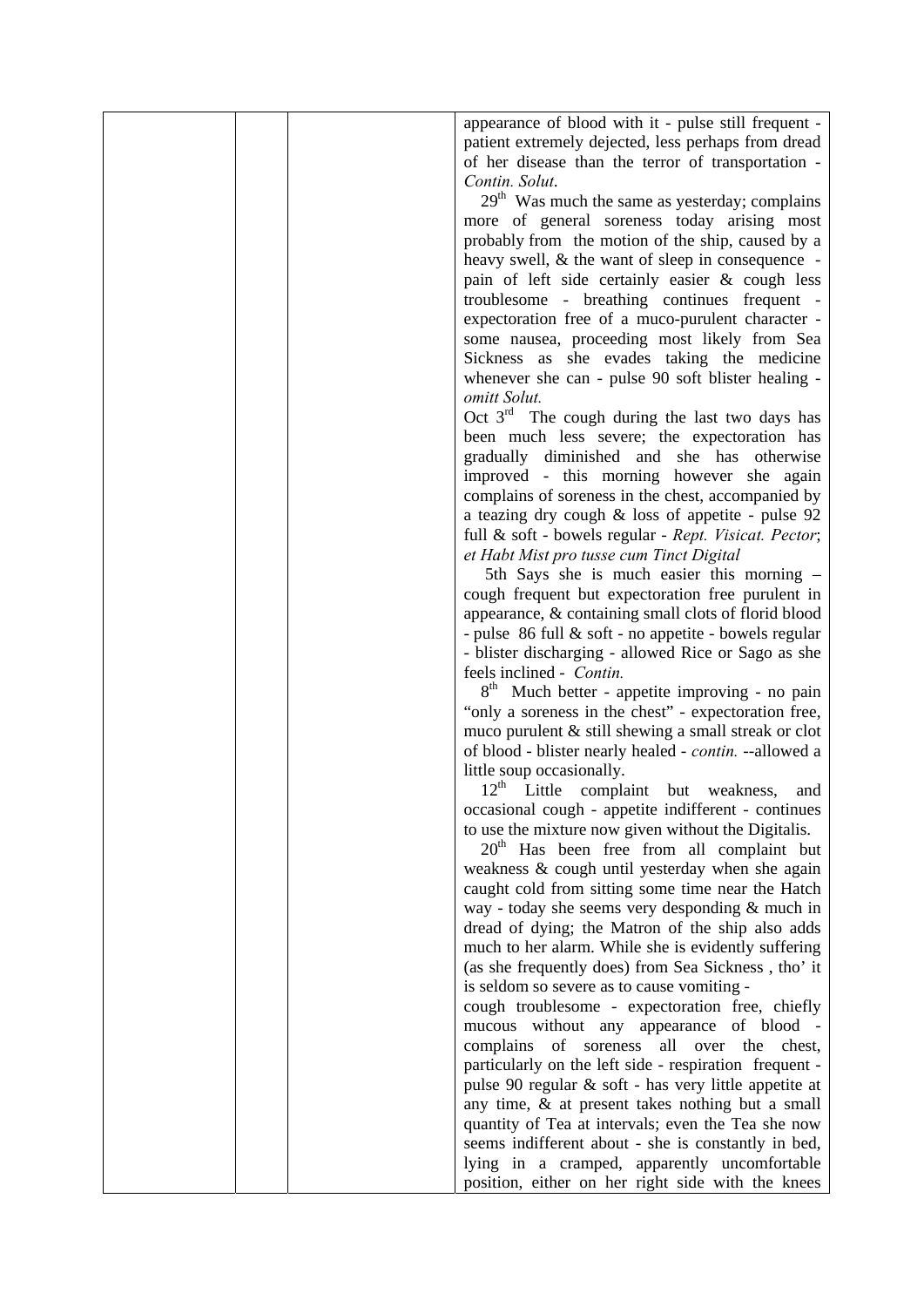|        |                |                                                                                                       | drawn up; or resting on her elbows $\&$ knees by<br>which she seems to obtain greater facility in<br>breathing -bowels confined - Tartar Emetic<br>ointment ordered to be rubbed on the chest, & Habt.<br>Pil. Hydrarg. $g' \nu$ . Pulv. Rhei: $g' \nxi$ statim-<br>Rx Ext. Hyosciami. $g'$ .xxiv. Pulv. Ipecac. $g'$ . xxx.<br>Ol Menthe pip. $g^{tt}$ . viij. Mucilage. Acaciæ q.s. ft<br>Mass.et divide n. pilul. xii - 1 nocte et mane<br>sumend<br>28 <sup>th</sup> Patient with the exception of less soreness in<br>the chest, has been going on in much the same<br>condition as described in last report, occasionally<br>benefitted by, & frequently sleeping better after,<br>being brought on deck two or three hours each day,<br>during fine weather; at the same time, the appetite<br>has not improved; she takes but a small portion of<br>soup lately, daily presented to her, $\&$ is evidently<br>weaker - The friction with the ointment producing<br>but a small crop of pustules, after frequent<br>application, has been continued daily over those<br>parts of the chest left unaffected by the previous<br>rubbing: the skin is now well covered with pustules,<br>& the inflammation produced thereby causes so<br>much uneasiness as to form at present the principle<br>complaint - cough still troublesome - expectoration<br>easy, & more natural - breathing more regular -<br>pulse 80 - allowed a little Port Wine daily - Omitt.<br>Pil - Throughout the whole passage no change<br>worth detailing took place in this case - the cough<br>$\&$ soreness of the chest recurred frequently $\&$ were<br>again relieved by free expectoration which was<br>often purulent & sometimes contained blood - the<br>patient never left her bed excepting as above<br>mentioned, & always showed much reluctance<br>being conveyed from below to the more free air, $\&$<br>Sunshine of the Deck - Blisters & Tartar Emetic<br>Ointment were frequently made use of to the chest,<br>for the purpose of exciting counter irritation $\&$<br>external discharge - Expectorant Mixtures,<br>Anodynes etc were also freely given as occasions<br>required, and as the Weakness continued to<br>increase, Quinine was added to the daily allowance<br>of Port Wine $\&$ on the 3rd day of Jan <sup>y</sup> 1845<br>one<br>day after reaching Hobart Town<br>she<br>was<br>Discharged to the Hospital at that place. |
|--------|----------------|-------------------------------------------------------------------------------------------------------|--------------------------------------------------------------------------------------------------------------------------------------------------------------------------------------------------------------------------------------------------------------------------------------------------------------------------------------------------------------------------------------------------------------------------------------------------------------------------------------------------------------------------------------------------------------------------------------------------------------------------------------------------------------------------------------------------------------------------------------------------------------------------------------------------------------------------------------------------------------------------------------------------------------------------------------------------------------------------------------------------------------------------------------------------------------------------------------------------------------------------------------------------------------------------------------------------------------------------------------------------------------------------------------------------------------------------------------------------------------------------------------------------------------------------------------------------------------------------------------------------------------------------------------------------------------------------------------------------------------------------------------------------------------------------------------------------------------------------------------------------------------------------------------------------------------------------------------------------------------------------------------------------------------------------------------------------------------------------------------------------------------------------------------------------------------------------------------------------------------------------------------------------------------------------------------------------------------------------------------------------------------------------------------------------------------------------------------------------------------------------------------------------------------------------------------------|
|        |                |                                                                                                       |                                                                                                                                                                                                                                                                                                                                                                                                                                                                                                                                                                                                                                                                                                                                                                                                                                                                                                                                                                                                                                                                                                                                                                                                                                                                                                                                                                                                                                                                                                                                                                                                                                                                                                                                                                                                                                                                                                                                                                                                                                                                                                                                                                                                                                                                                                                                                                                                                                            |
| Ulcers | $\overline{2}$ | <b>Julia Boland</b><br>September 26th 1844<br>At Sea<br>Discharged to<br>Hospital January 3rd<br>1845 | Of a strumuous habit $&$ apparently much older than<br>she describes herself to be: complains of pain in the<br>right mamma which on examination is found<br>and<br>generally<br>enlarged<br>covered<br>with<br>an<br>erysipelatous blush: the greatest redness is on the<br>inner surface, & immediately underneath this part<br>there is a thickened portion of the breast, nearly<br>circular, about three inches in diameter, well                                                                                                                                                                                                                                                                                                                                                                                                                                                                                                                                                                                                                                                                                                                                                                                                                                                                                                                                                                                                                                                                                                                                                                                                                                                                                                                                                                                                                                                                                                                                                                                                                                                                                                                                                                                                                                                                                                                                                                                                     |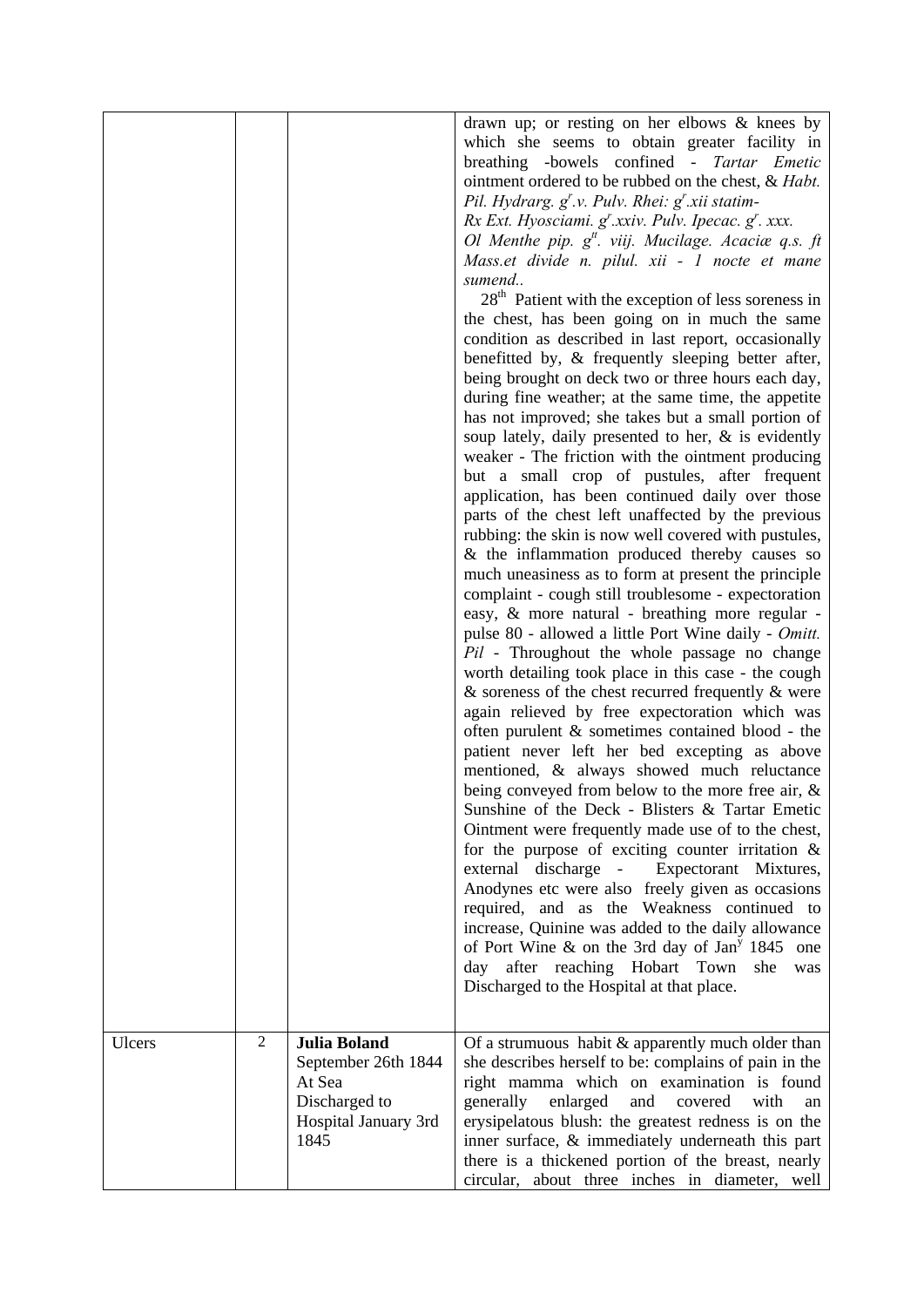defined at the edges, hard, and painful to the touch: by her own account, she felt it coming on some days ago, but made no complaint owing to the excitement attending her removal from the Prison to the Ship; the same reason appears not only to have prevented her paying proper attention to it, previous to her arrival, but in all probability since she came on board yesterday, has frequently subjected it to injury - she is now nursing a thin weakly child about two months old - no deficiency of milk in either breast - no fever - general health apparently pretty fair. Habt Sulph. Magnes Zifs statim -ordered to keep up evaporation from the mamma by the constant application of clothes wet with cold Vinegar & water, avoiding the nipple in order that the child may be applied as often as the patient finds agreeable

 $28<sup>th</sup>$  September. Inflammation of the skin less extensive but more intense over the indurated part of the breast which seems inclined to point - the rest of the breast feels softer - Omitt Lot. - Cataplasm

 $30<sup>th</sup>$  Abscess pointing and fluctuation distinct, an opening was made giving egress to nearly two ounces of matter, some of it of a solid & curdy nature - Contin. Catap.

 $Oct<sup>r</sup>.2<sup>nd</sup>$  Supply of milk still good in both breasts - little discharge from the ulcer which is partly filled with a slough of cellular membrane: edges  $\&$ parts adjacent, more oft, & lip painful - Contin. Cataplasm & to have a small quantity of Pulv. Cinchon. sprinkled over the sore, each time of changing the poultice.

 4th. Slough detached - ulcer looking well, & dressed now with dry Lint & the edges brought together with sticking plaster.

11<sup>th</sup>. Ulcer healed - Discharged

Oct<sup>r</sup>. 28<sup>th</sup> Came aft today  $\&$  shewed a circular ulcer about one & a half inches in diameter, on the inner side of the left leg, four or five inches above, & a little in front of the inner maleolus; The ulcer is shallow, thin at the edges, & occupies part of the cicatrix left by an old sore over which it seems rapidly extending - the Tibia at this part presents a hollow, the sides of which, on being traced by the finger are found indurated and irregular: the cicatrix seems to cling to the bone, while the surrounding soft parts rise abruptly from the cup like spot, swollen & œdemateous the swelling is greatest about the ankle & foot giving to the leg a crooked appearance; altogether presenting sufficient proof of previous extensive exfoliation. Patient allows that several pieces of bone have been detached from the leg at different times, but gives a very indistinct account of the commencement & progress of the disease. Her general health appears much the same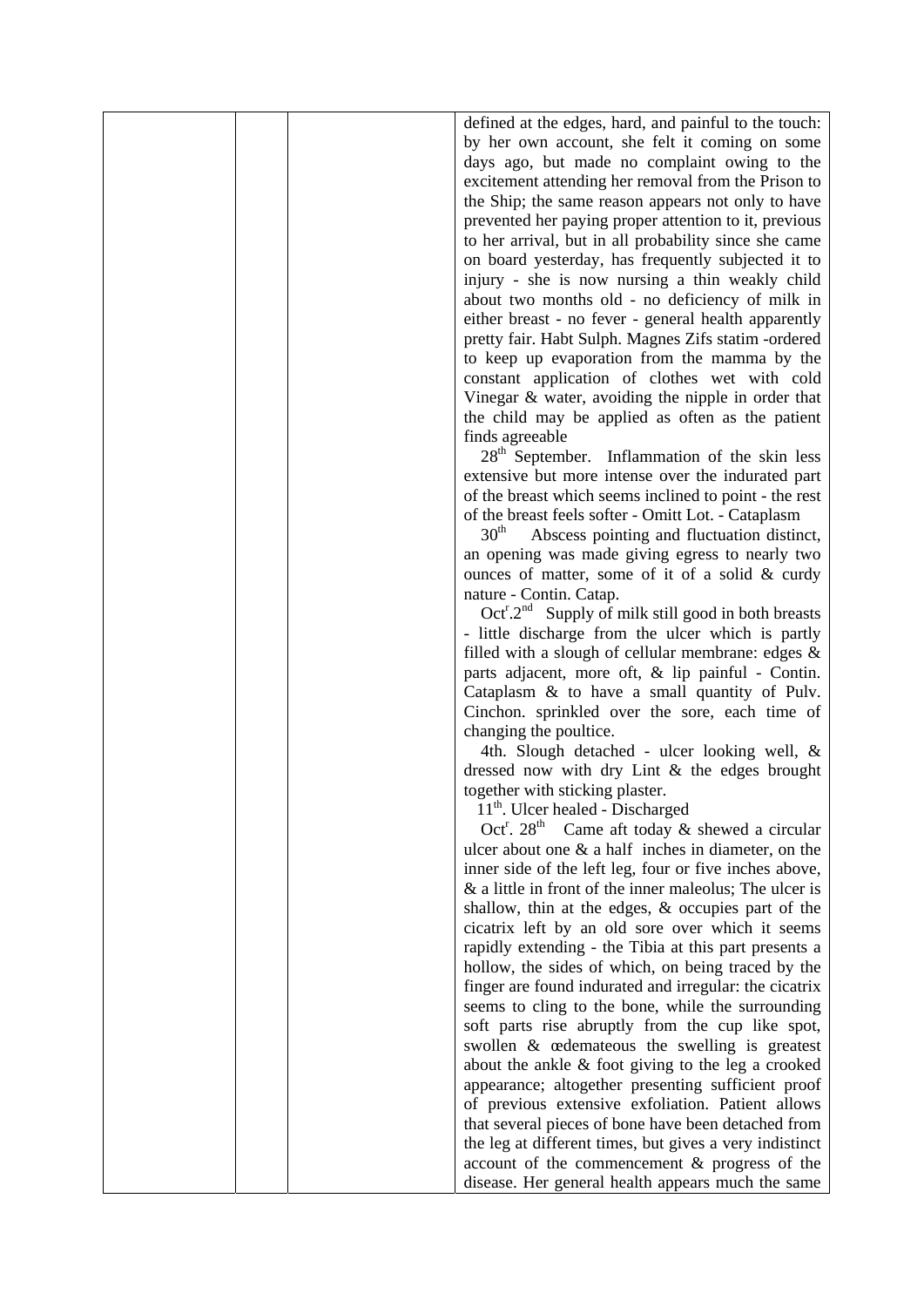|          |   |                                                                                                                                                           | as when she was last upon the sick list, tho' the<br>breasts now yield but an indifferent supply of milk<br>for the child. The Leg being hot $\&$ painful, the<br>patient is retained in the Hospital for the double<br>purpose that she may have no excuse for neglecting<br>it, & that the child may be taken care of<br>occasionally by another patient, (Kerr who has<br>voluntarily undertaken the duty) when necessary -<br>the Ulcer has been covered with lint, the leg<br>bandaged from the toes to the knee, $\&$ the patient<br>ordered to keep it constantly wet with cold water,<br>retaining the leg as much as possible in the<br>horizontal position.<br>$29th$ No change with the exception that the ulcer<br>is still spreading - Bandage reapp <sup>d</sup> . Contin.<br>$31^{\rm st}$<br>Leg easy - swelling reduced. Ulcer now<br>occupies all the old cicatrix $\&$ is discharging freely<br>- Contin.<br>Nov <sup>r</sup> . 4 <sup>th</sup> Very little pain - swelling much abated<br>- ulcer still superficial, continues to discharge<br>freely, but is gaining new skin at the edges. Contin.<br>$6th$ granulations becoming very high, have been<br>touched this morning with the Cupri Sulphas - lint<br>$\&$ bandage applied $\&$ water used as before.<br>8 <sup>th</sup><br>Ulcer painful $\&$ inclining again to spread -<br>patient loosing colour and looking thinner - supply<br>of milk nearly gone - Child thriving well on Arrow<br>root & Sago - patient allowed a portion of Soup<br>daily $\&$ to have one ounce of Port Wine $\&$ two<br>grams of Quinine twice a day. The remainder of<br>this case contains nothing of interest,- no<br>detachment of bone took place from the ulcer,<br>which although several times nearly closed, never<br>completely cicatrized during the rest of the passage<br>& at the time of her discharge was nearly as large as<br>when she first presented it to me - the general<br>health continued to be supported by a free<br>allowance of Medical comforts; the sore was treated<br>according to circumstances, sometimes<br>with<br>pledgets dipped in Laudanum to relieve pain, at<br>other times with dry Lint & different ointments<br>according to the quantity and nature of the<br>discharge, & on the 3rd. of January 1845 she was<br>removed to the Hospital at Hobart Town Van<br>Diemens Land. |
|----------|---|-----------------------------------------------------------------------------------------------------------------------------------------------------------|-------------------------------------------------------------------------------------------------------------------------------------------------------------------------------------------------------------------------------------------------------------------------------------------------------------------------------------------------------------------------------------------------------------------------------------------------------------------------------------------------------------------------------------------------------------------------------------------------------------------------------------------------------------------------------------------------------------------------------------------------------------------------------------------------------------------------------------------------------------------------------------------------------------------------------------------------------------------------------------------------------------------------------------------------------------------------------------------------------------------------------------------------------------------------------------------------------------------------------------------------------------------------------------------------------------------------------------------------------------------------------------------------------------------------------------------------------------------------------------------------------------------------------------------------------------------------------------------------------------------------------------------------------------------------------------------------------------------------------------------------------------------------------------------------------------------------------------------------------------------------------------------------------------------------------------------------------------------------------------------------------------------------------------------------------------------------------------------------------------------------------------------------------------------------------------------------------------------------------------------------------------------------------------------------------------------------------------------------------------------------------------------|
| Dysentry | 3 | Honora Regan or<br>Marg <sup>t</sup> . McCarthy<br>Aged 24<br>Convict<br>Oct <sup>r</sup> 9 <sup>th</sup> at sea<br>Died Oct <sup>r</sup> . 13th.<br>1844 | Of a sallow complexion and emaciated frame. Has<br>been afflicted according to her own account with a<br>looseness during the last three months, & since she<br>came on board the "Phoebe", on the 24th ultimo,<br>she has several times complained of a troublesome<br>diarrhoea, for which I have given her Dovers<br>Powder, Rhubarb, chalk mixture, & Catechu. -                                                                                                                                                                                                                                                                                                                                                                                                                                                                                                                                                                                                                                                                                                                                                                                                                                                                                                                                                                                                                                                                                                                                                                                                                                                                                                                                                                                                                                                                                                                                                                                                                                                                                                                                                                                                                                                                                                                                                                                                                      |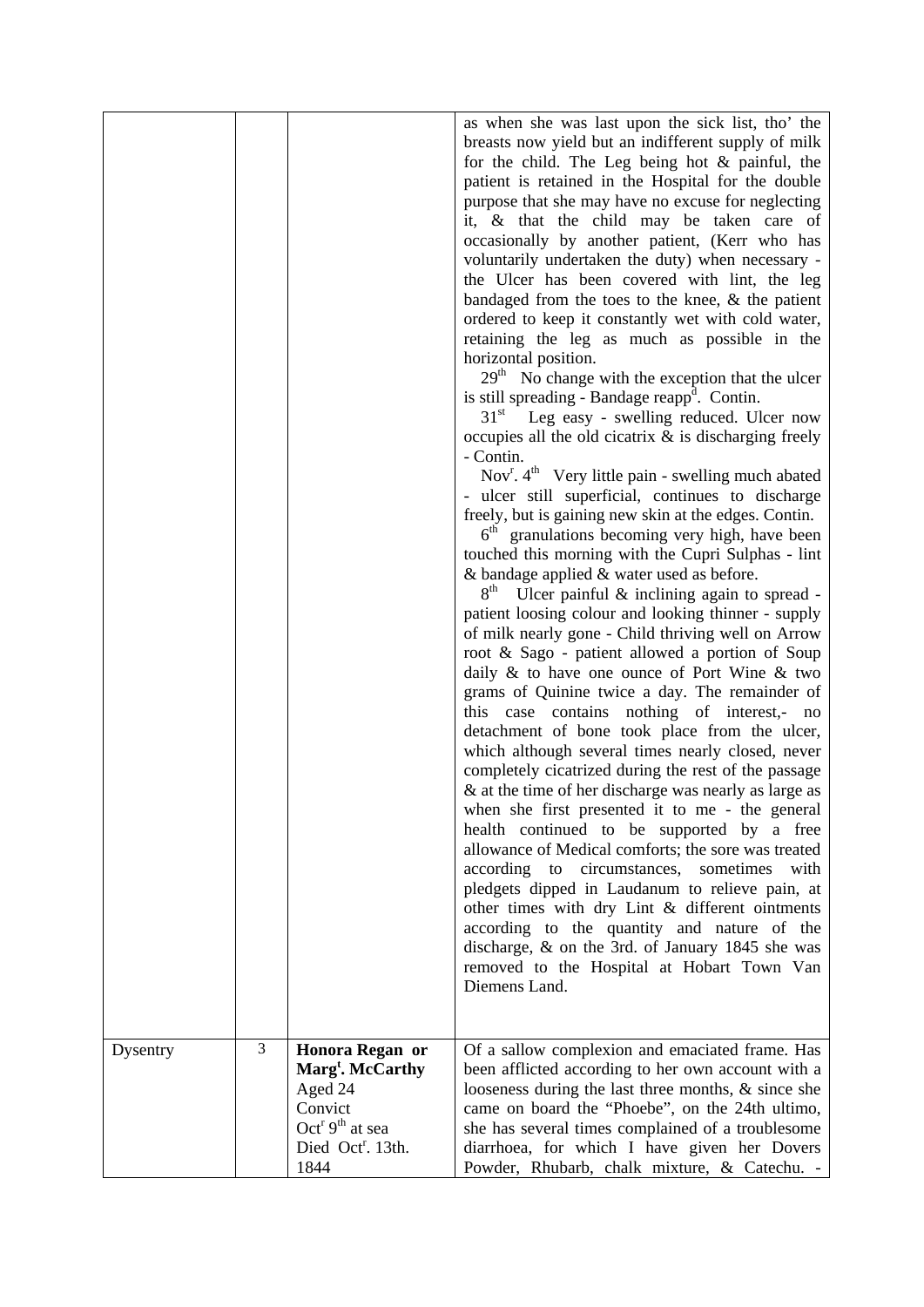complains this morning of constant inclination to go to stool, with much tenesmus- countenance anxious & dejected- pulse frequent but soft - much thirst abdomen painful on pressure, & somewhat enlarged  $-Rx$  *Tinct opii*  $g^{tt}$  *xxx Spirit Ether Nitros.*  $g^{tt}$  *xxv* Ol Menth Pip g<sup>it</sup>iij. Aqua Zifs statim sumend-Fomentations to the abdomen. At Noon four hours after taking the draught, find the symptom unabated - stools frequent, frothy & tinged with blood ordered a Pill composed of *Calomel g<sup>r</sup>* iifs, Opii g<sup>*r*</sup> *fs 4ter quaque hora-* Rice water or Tea for drink. has taken two pills - appears easier - stools less frequent. *Contin*.

Oct<sup>r</sup>.  $10^{th}$  Says she slept pretty well in the early part of the night & was not disturbed from the time I saw her, (near 8 pm) till sometime after midnight, when the purging again returned  $\&$  has since continued, attended with nausea occasional vomiting - pulse still frequent, small & soft abdomen still painful on pressure - countenance much dejected - some Tincture of opium applied with Fom to the Epigastrium, having produced no effect on the nausea, a pledget dipped in Ol Terebinth was substituted which checked the vomiting & afforded some relief to the pain ordered the Pill to be continued, & waiting to see her take one, observed her pretend to swallow & afterwards attempt to secrete it – asserts strongly that she has taken all the rest of the pills at the regular periods, tho' it would seem that she has not taken more than the three first - Pill discontinued, & a sixth part of the following mixture (previously well shook up) to be given every four hours instead. *Rx Cret. 6pt. zifs Tinct Catechu ziifs Mucilag Acaciæ Ziij, Aqua Zv. Tinct opii Zfs, Ol. Menth. pip gtt.x ft Mist?- Contin. Fomant.*

Vespere. vomiting less troublesome - purging continues - patient very weak - ordered to have a table spoonful of Port Wine mixed with water every three or four hours, and an Anodyne Enema to be immediately administered.

October  $11<sup>th</sup>$  Hospital nurse reports that patient was disturbed only four or five times during the night & that she slept fairly - seems easier this morning but extremely weak - pulse much the same - Contin. mixture & wine. Vespere- Stools have been frequent & as usual streaked with blood on pressing the abdomen, says there is less pain vomiting troublesome whenever the patient takes more than a limited quantity of drink at a time - the suffering from severe pain evidently from a different character from that she had hitherto experienced; the marked manner & appearance of the patient while the pain lasted, its going off during my presence, & the nurse in reply to a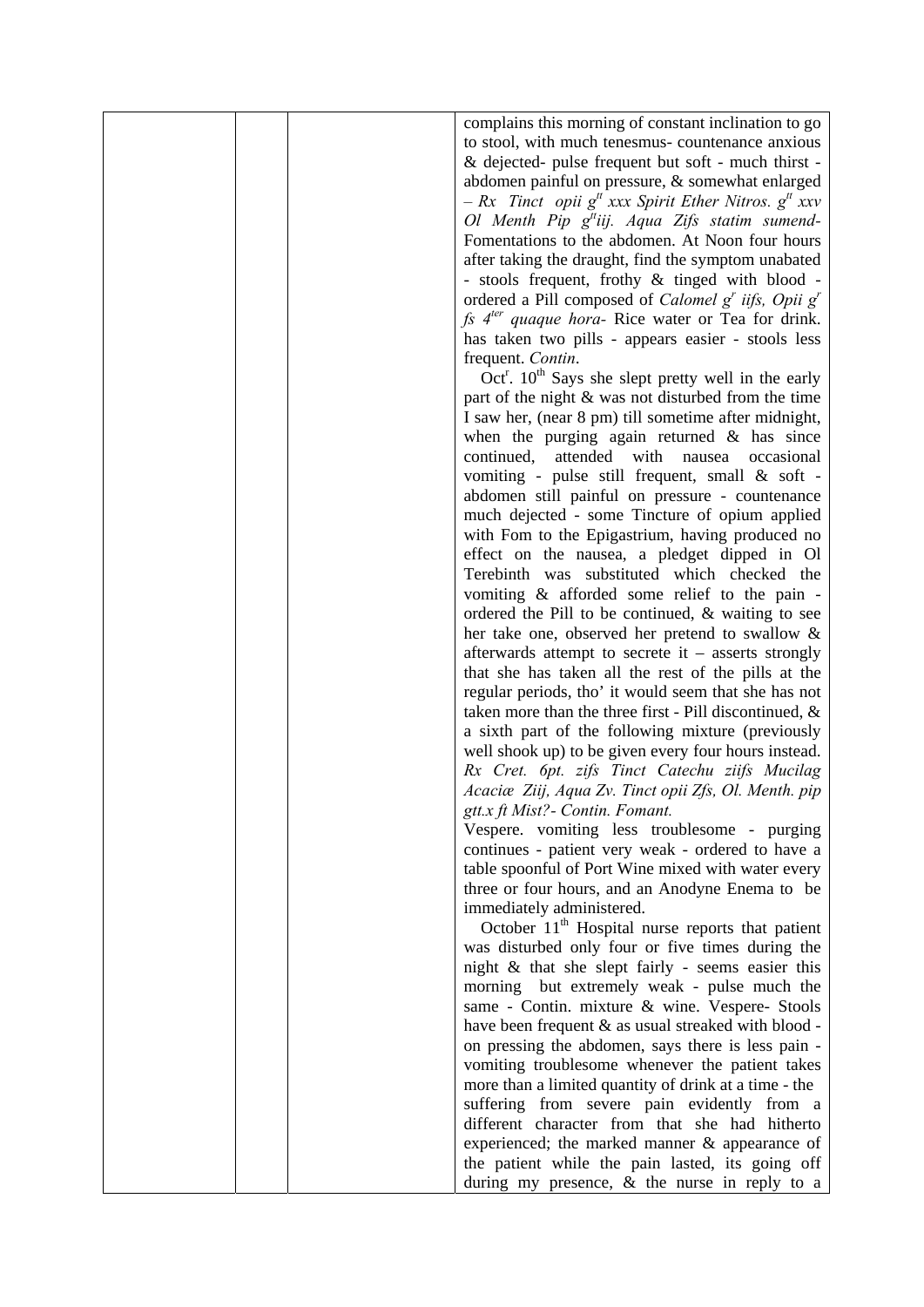|        |   |                                                                                                                                           | question having stated that she had a similar attack<br>a short time previous, convinced me that the patient<br>was in labour: this however she stoutly denied, at<br>the same time she declined replying to my question<br>on the subject - the pains continuing at very short<br>intervals, she was soon induced to submit to<br>examination, & a very small Foetus was found<br>partially delivered; the feet already protruding from<br>the vulva - had her placed at once on a bed and at<br>$11\frac{1}{2}$ completed the delivery of a dead Foetus of<br>about 4 or 5 months; the Secundines were expelled<br>shortly afterwards - very little hemorrhage took<br>place, but the Dysentery continuing, patient became<br>so much exhausted that after giving her an anodyne,<br>I was under the necessity of ordering double the<br>quantity of wine to be given in the form of Negus at<br>the same intervals.<br>12th. Patient slept little during the night, tho' she<br>was comparatively easy & free from pain, until<br>about daylight, & since which time the Stools have<br>again become frequent producing great exhaustion -<br>no evidence of any vaginal discharge - stools small,<br>dark & very offensive - pulse 110, feeble - pressure<br>on the abdomen appears to give little uneasiness -<br>medicine, & wine, regularly since<br>has taken the<br>last night - declines to allow another Anodyne<br>enema to be given. Contin. - Vespere Tried a little<br>cold Tea twice or three times during the day, but<br>each time it was immediately rejected by the<br>stomach - vomiting is now very frequent - the<br>purging still continues & the patient is sinking fast -<br>a sinapism to the Epigastrium & afterwards a<br>pledget dipped in Tincture of opium have had no<br>effect on the vomiting $\&$ every medicine is<br>immediately rejected.<br>13th. Became gradually weaker during the night $\&$<br>died at $9\frac{1}{2}$ this morning. |
|--------|---|-------------------------------------------------------------------------------------------------------------------------------------------|---------------------------------------------------------------------------------------------------------------------------------------------------------------------------------------------------------------------------------------------------------------------------------------------------------------------------------------------------------------------------------------------------------------------------------------------------------------------------------------------------------------------------------------------------------------------------------------------------------------------------------------------------------------------------------------------------------------------------------------------------------------------------------------------------------------------------------------------------------------------------------------------------------------------------------------------------------------------------------------------------------------------------------------------------------------------------------------------------------------------------------------------------------------------------------------------------------------------------------------------------------------------------------------------------------------------------------------------------------------------------------------------------------------------------------------------------------------------------------------------------------------------------------------------------------------------------------------------------------------------------------------------------------------------------------------------------------------------------------------------------------------------------------------------------------------------------------------------------------------------------------------------------------------------------------------------------------------------------------|
| Ulcers | 4 | <b>Margt. Finnegan</b><br>Convict<br>Oct <sup>r</sup> . 28 <sup>th</sup> 1844<br>At Sea<br>Discharged to<br>Hospital January 3rd.<br>1845 | Of a robust habit -Right Leg much swollen from the<br>knee downwards - skin discoloured, scaly $\&$<br>covered with numerous small spots of ulceration,<br>extending from the middle of the calf to the ankle,<br>none of them exceeding the size of a Shilling & all<br>superficial - general health good -says she has been<br>thus afflicted upwards of two years & that the<br>ulcers first appeared after an attack of Erysipelas:<br>Has never before complained since she came on<br>board, & seeks relief now in consequence of<br>additional pain & swelling - small pledgets of Lint<br>being laid on the sores, a bandage was applied from<br>the toes to the knee, $\&$ the patient ordered to<br>remain in the Hospital, keeping the bandage<br>constantly wet with cold water                                                                                                                                                                                                                                                                                                                                                                                                                                                                                                                                                                                                                                                                                                                                                                                                                                                                                                                                                                                                                                                                                                                                                                                     |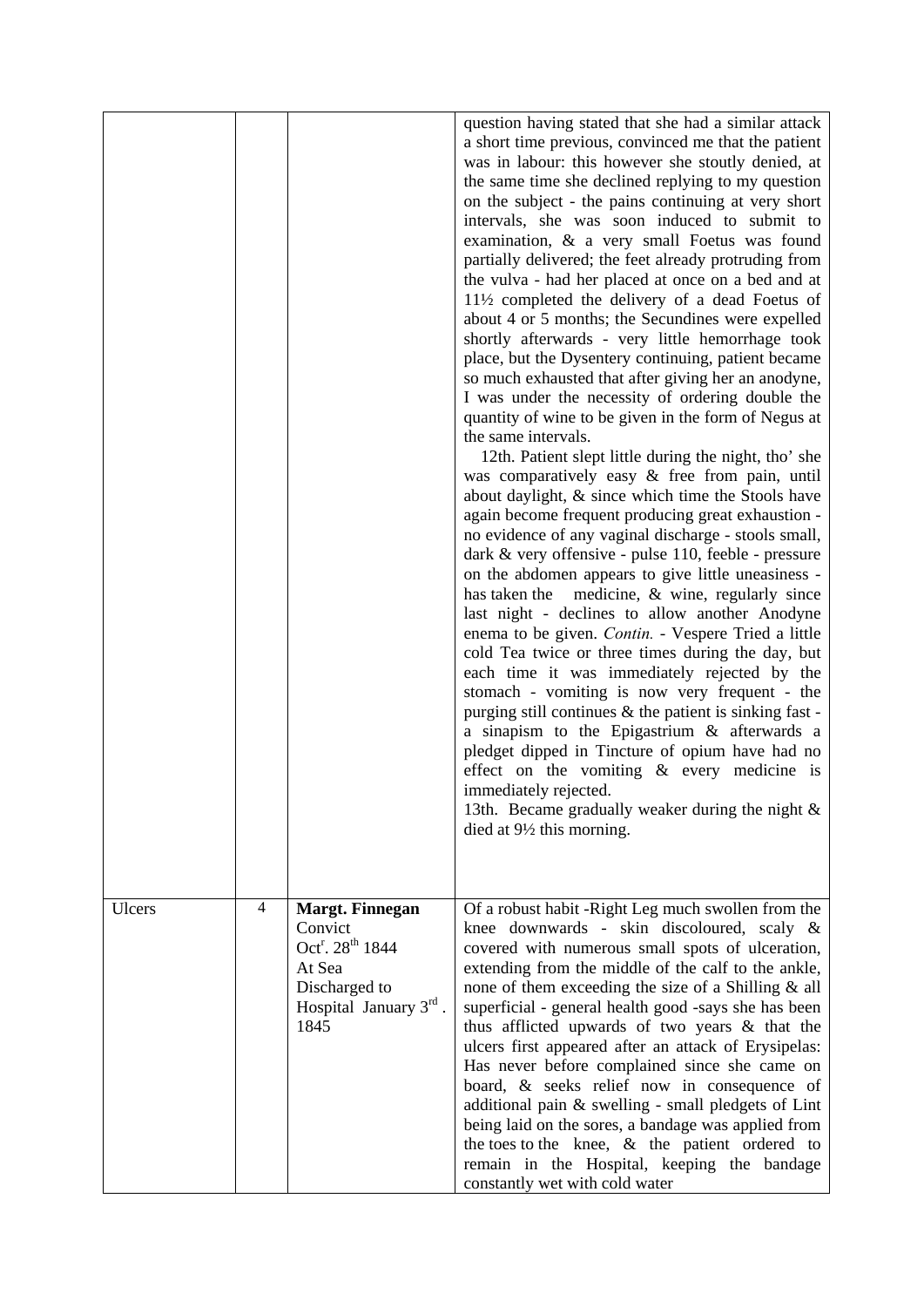|  | Oct <sup>r</sup> . 29 <sup>th</sup><br>Disliking the constraint of the |
|--|------------------------------------------------------------------------|
|  | Hospital, the patient remained there but a short                       |
|  | time, when she again moved forward on the Lower                        |
|  | Deck: finding that she was likely to be troublesome                    |
|  | in the Hospital, she was ordered (with a view to                       |
|  | save her leg from injury) to occupy a spare berth in                   |
|  | "midships" adjoining her own mess, instead of                          |
|  | going to her usual place, & the bandage which had                      |
|  | become loose being reapplied, she was strictly                         |
|  | enjoined not only to keep the leg constantly wet,                      |
|  | but to give it as much rest as possible.                               |
|  | Nov <sup>r</sup> . $1^{st}$ Swelling much reduced - little change      |
|  | in the appearance of the ulcers which discharge a                      |
|  | good deal - patient exceedingly careless, dirty &                      |
|  | disobedient, taking advantage, of every opportunity                    |
|  | when free from pain, of moving about $\&$ even                         |
|  | dancing when unobserved, so that the bandage is                        |
|  | often rendered worse than useless - no advice nor                      |
|  | even the threat of punishment appears to have the                      |
|  | slightest effect in restraining her conduct - Lint to                  |
|  | ulcers & Bandage applied as usual - Allowed                            |
|  | Solution of Citric Acid for drink                                      |
|  | . Nov <sup>r</sup> . $12^{th}$ The state of the leg since last report  |
|  | has at times altered much; always putting on a                         |
|  | healthy aspect when the patient submits to rest $\&$                   |
|  | proper treatment, but invariably becoming inflamed                     |
|  | & angry, whenever she makes use of undue                               |
|  | exertion - today it is more inflamed than usual in                     |
|  | consequence of its having been found necessary                         |
|  | yesterday to inflict upon her the punishment of 12                     |
|  | hours confinement for attempting familiarity with                      |
|  | the crew - she has again been placed in the berth                      |
|  | lately allowed her, & retained under the same                          |
|  | treatment as before, tho' with little probability that                 |
|  | she will become more careful eitherabout her leg or                    |
|  | person - Throughout the whole progress of this case                    |
|  | there has been so little veracity in the treatment or                  |
|  | condition (further than described) that to go in                       |
|  | detail would be but to repeat - the patient far from                   |
|  | improving in her behaviour, appeared to get daily                      |
|  | more neglectful $\&$ had to punished several times by                  |
|  | imprisonment for various more grievous offences -                      |
|  | The more cool weather however, experienced, as                         |
|  | we approached a higher Southern Latitude, at                           |
|  | length appeared to produce a change, the sores put                     |
|  | on a healing aspect and the swelling disappeared, so                   |
|  | much that although the skin was still scaly and                        |
|  | discoloured to some degree, she was considered                         |
|  | well enough to be discharged on the $23rd$ of                          |
|  | December. Only seven days afterwards, observed                         |
|  | her walking with a halt in her gait, which she had                     |
|  | seldom done before, even when the leg was in its                       |
|  | worst condition; on examination it was found much                      |
|  | inflamed, and nearly as bad as ever; similar                           |
|  | treatment was had recourse to & on the 3rd of Jany.                    |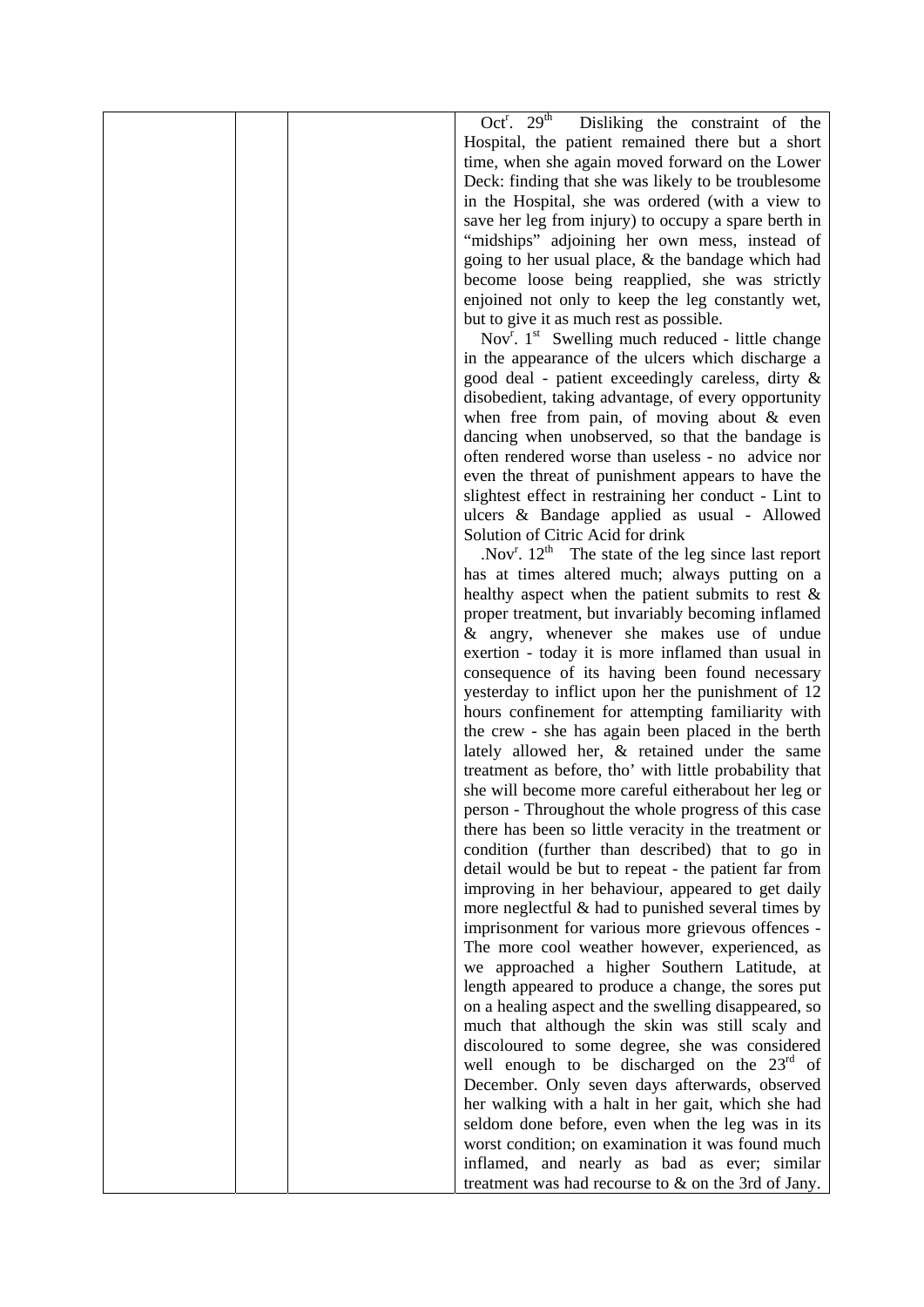|           |   |                                                                                                          | 1845 she was discharged to the Hospital at Hobart                                                                                                                                                                                                                                                                                                                                                                                                                                                                                                                                                                                                                                                                                                                                                                                                                                                                                                                                                                                                                                                                                                                                                                                                                                                                                                                                                                                                                                                                                                                                                                                                                                                                                                                                                                                                                  |
|-----------|---|----------------------------------------------------------------------------------------------------------|--------------------------------------------------------------------------------------------------------------------------------------------------------------------------------------------------------------------------------------------------------------------------------------------------------------------------------------------------------------------------------------------------------------------------------------------------------------------------------------------------------------------------------------------------------------------------------------------------------------------------------------------------------------------------------------------------------------------------------------------------------------------------------------------------------------------------------------------------------------------------------------------------------------------------------------------------------------------------------------------------------------------------------------------------------------------------------------------------------------------------------------------------------------------------------------------------------------------------------------------------------------------------------------------------------------------------------------------------------------------------------------------------------------------------------------------------------------------------------------------------------------------------------------------------------------------------------------------------------------------------------------------------------------------------------------------------------------------------------------------------------------------------------------------------------------------------------------------------------------------|
|           |   |                                                                                                          |                                                                                                                                                                                                                                                                                                                                                                                                                                                                                                                                                                                                                                                                                                                                                                                                                                                                                                                                                                                                                                                                                                                                                                                                                                                                                                                                                                                                                                                                                                                                                                                                                                                                                                                                                                                                                                                                    |
| Concussio | 5 | <b>Mary McLane</b><br>Convict<br>Novr. 13th 1844<br>At Sea<br>Discharged to duty<br>January $2nd$ . 1845 | Town.<br>While in the Hospital today at 10 am. heard some<br>one fall heavily on deck & was immediately called<br>to attend the subject of the present case, whom I<br>found near the after Hatchway in a state of<br>insensibility, the consequence of a fall on the left<br>Temple, occasioned by the slippery state of the<br>deck & excessive motion of the Ship - The Master<br>having witnessed the fall, observed, that she<br>shuddered much at the moment - found the pulse<br>slow & scarcely perceptible - breathing sterterous -<br>some foaming at the mouth - pupils much<br>contracted - limbs paralytic - extremities cool - no<br>appearance of external wound on the head. In about<br>fifteen minutes the pulse had recovered a little $\&$<br>she became sufficiently sensible to<br>answer<br>questions, but did not seem to recollect anything of<br>the fall. had her conveyed to the Hospital. A few<br>minutes afterwards the pupils were observed to<br>become dilated to a much greater degree than the<br>limited light of the Hospital could possibly account<br>for - gave her $Cal.g.'$ vi. & Jalap $g'.xvi.$<br>immediately, in the form of Electuary - Enjoined<br>perfect quiet in the Hospital, & placed a guard<br>outside in order to prevent any noise near that part<br>of the deck.<br>Noon. complains of headache without referring<br>the pain to any particular part - pulse 80 small $\&$<br>very soft - skin cool - pupils much dilated - patient<br>dull, drawling & depressed, at the same time<br>evidently suffering much from Nausea,<br>making<br>frequent attempts to vomit.<br>Evg. Nov <sup>r</sup> . 13 <sup>th</sup> Vomited several times<br>during the afternoon - refers the pain to the<br>forehead - pupils still much dilated - pulse 80 fuller<br>but soft - skin becoming warm - Ord. cold vinegar |
|           |   |                                                                                                          | & water to the forehead.<br>Nov <sup>r</sup> . 14 <sup>th</sup> Quite sensible - slept a good deal<br>during the night - complains of pain in the left<br>temple & points out a little tumefaction there,<br>painful to the touch - pupils less dilated tho still<br>large - occasional vomiting - pulse 80 soft - skin<br>warm - no operation from the medicine: $Rx$ Cal. $gr$ v<br>Ext Col. Co. g <sup>r</sup> vi. Pulv. Scarmmon g <sup>r</sup> iij. ft. pil. Iij                                                                                                                                                                                                                                                                                                                                                                                                                                                                                                                                                                                                                                                                                                                                                                                                                                                                                                                                                                                                                                                                                                                                                                                                                                                                                                                                                                                              |
|           |   |                                                                                                          | statim Sumend.<br>Vespere. No operation - patient vomited several<br>times during the day but no trace of the pills could<br>be discovered in the matter ejected which consists<br>chiefly of water $\&$ Tea that she had been allowed to<br>drink - no change on the pulse etc. - Contin app.<br>Frigid.<br>$15th$ No operation yet – complains of pain across<br>the forehead $&$ temples - pulse 90, soft - skin warm                                                                                                                                                                                                                                                                                                                                                                                                                                                                                                                                                                                                                                                                                                                                                                                                                                                                                                                                                                                                                                                                                                                                                                                                                                                                                                                                                                                                                                           |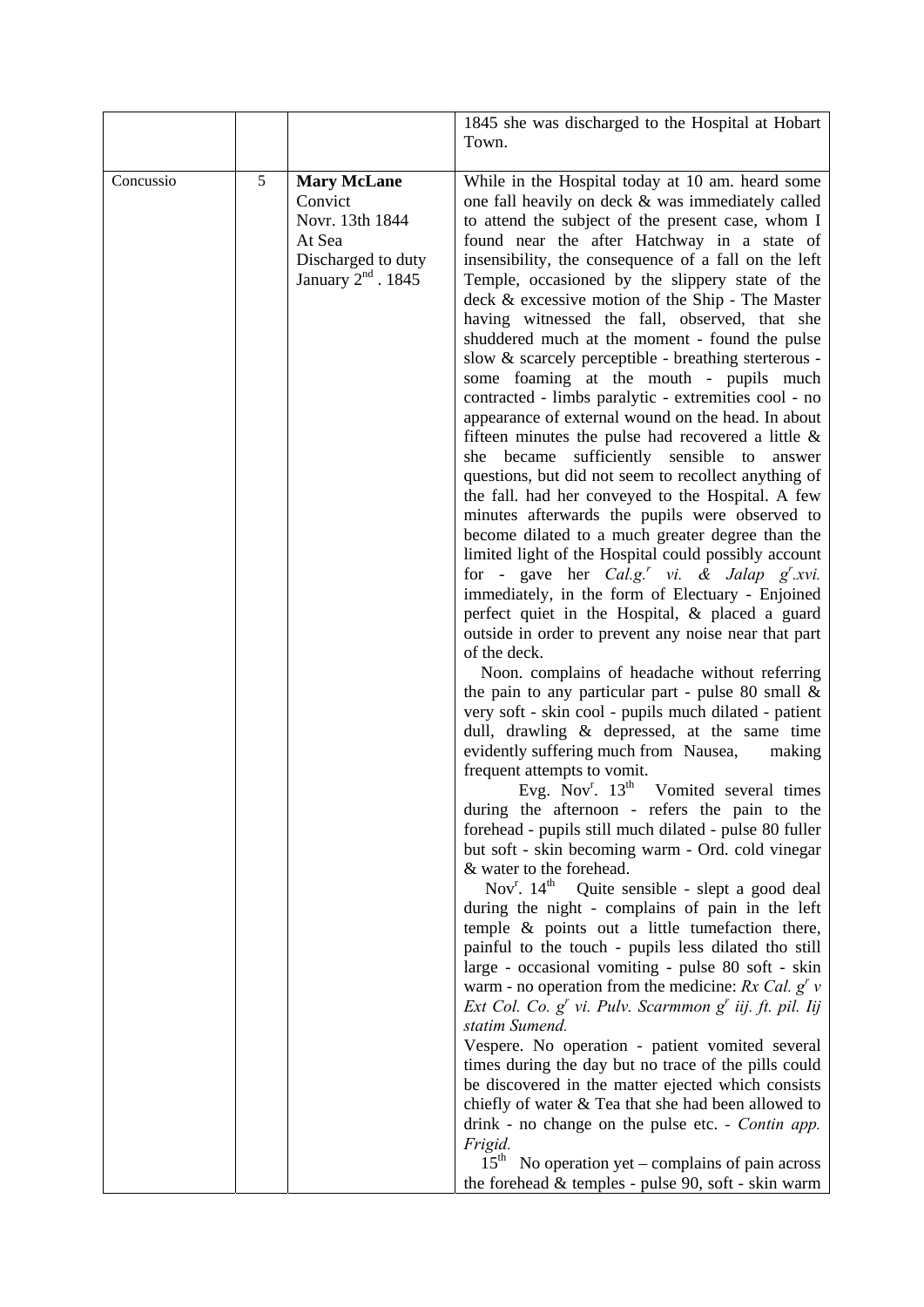| - pupils much the same - tongue very foul - patient                         |
|-----------------------------------------------------------------------------|
| drinks much water $\&$ Tea, but inclines for nothing                        |
| else                                                                        |
| Rx Calomel $g^r x$ . Pulv. Jalap $\overline{\partial}I$ - Cold applications |
| to be continued to the head - Vespere No Action on                          |
| the bowels yet, but the stomach has been very quiet                         |
| since taking the medicine - other symptoms much                             |
| the same - The Calomel $(g^{r} x)$ repeated in the form                     |
| of two pills accompanied by two drops of Croton                             |
| Oil, on a little sugar.                                                     |
| 16 <sup>th</sup> Two operations late this morning                           |
| complains of pain across the forehead increased by                          |
| pressure on the eyeball - much giddiness on raising                         |
|                                                                             |
| the head - pulse 96 small - skin warm - pupils still                        |
| large - nausea continues - tongue very foul - Rept.                         |
| Cal & Ol Croton - continue Cold applications.                               |
| $17th$ No action from the medicine which most                               |
| likely was rejected, the nausea $\&$ vomiting having                        |
| been troublesome yesterday - today patient appears                          |
| listless & dejected - says the headache & giddiness                         |
| are no better - pulse 80, large, soft & indistinct -                        |
| pupils, tongue $\&$ skin, the same - less nausea. Rept.                     |
| Cal & Ol. Croton & contin. Applicat. Frigid.                                |
| 18 <sup>th</sup><br>Only one motion from the medicine - no                  |
| change on the headache or other symptoms with the                           |
| exception of the skin, which has been cool all the                          |
| morning - takes almost nothing nut tea & cold                               |
| water, has been offered rice but declined it. The                           |
| cold applications to be discontinued.                                       |
| $24th$ Very little change has taken place since last                        |
| report, tho' the patient is certainly stronger - takes                      |
| now at intervals a small quantity of Rice or weak                           |
| Soup & begins to move about the Hospital, but the                           |
| headache, giddiness & vomiting are still present -                          |
| the pupils continue large $&$ the pulse which has                           |
|                                                                             |
| ranged between $80 \& 96$ , has still the same soft                         |
| indistinct feel under the finger more like a waving                         |
| of the vessel than a distinct beat - the temperature                        |
| of the skin has been variable, but not apparently                           |
| much influenced by the state of the pulse - the                             |
| bowels continue sluggish & are never moved                                  |
| without medicine Croton Oil has been most                                   |
| serviceable from its activity and being almost the                          |
| only medicine that will rest on the stomach; two                            |
| drops given on a little sugar, generally produce one                        |
| motion: Sulphate of Magnesia has been tried with                            |
| the intention of being given in frequent doses but                          |
| the patient refused to take it more than once on                            |
| account of increase of nausea - yesterday a blister                         |
| was applied over the forehead & temples but having                          |
| only partially risen it has been removed & reapplied                        |
| where required.                                                             |
| $26^{\text{th}}$<br>Some excitement was produced in the                     |
| patient yesterday evening by a disturbance on the                           |
|                                                                             |
| lower deck, causing an immediate effect on the                              |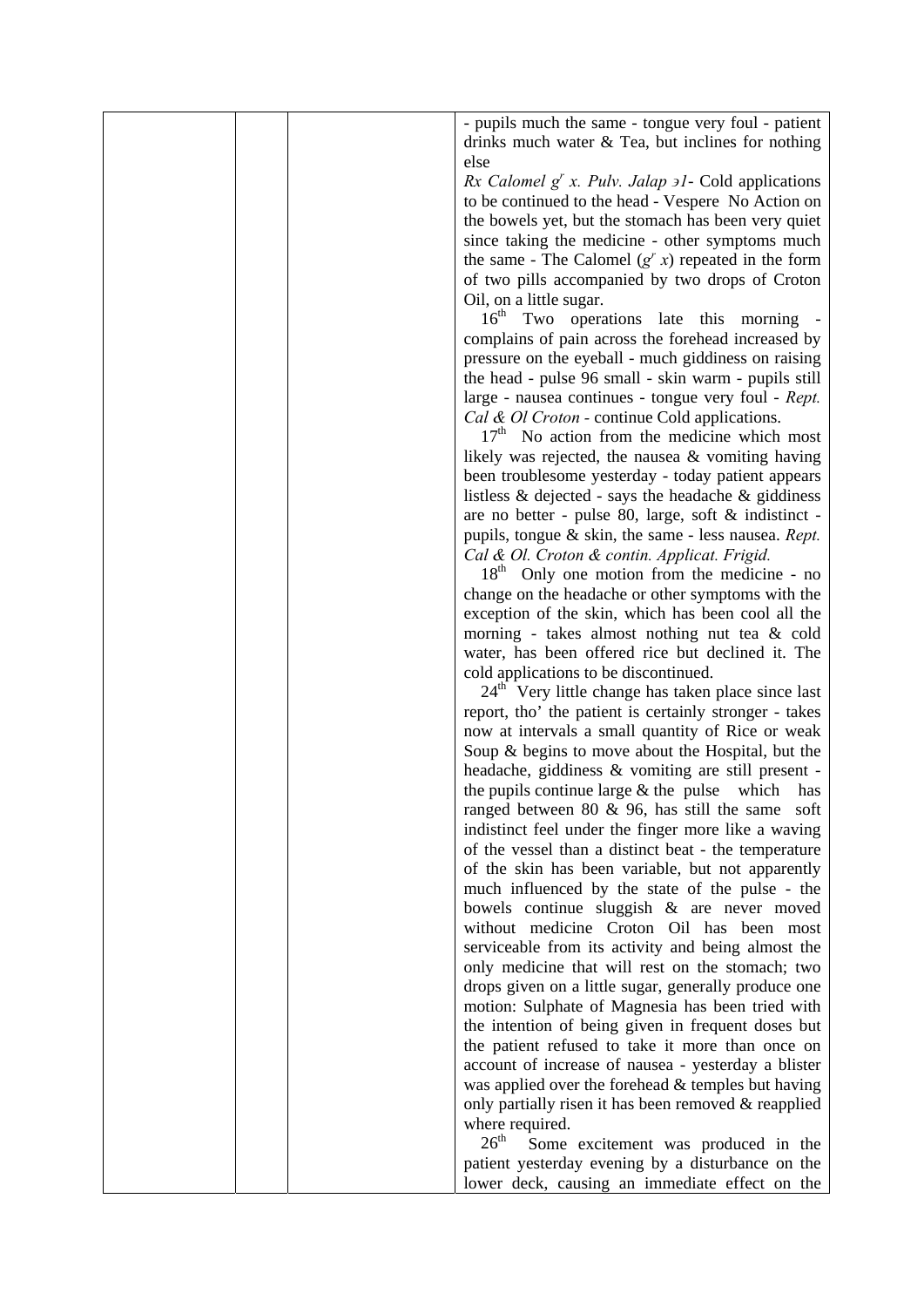|             |   |                                                                                                                                       | pulse $\&$ increasing the headache - the pulse this                                                                                                                                                                                                                                                                                                                                                                                                                                                                                                                                                                                                                                                                                                                                                                                                                                                                                                                                                                                                                                                                                                                                                                                                                                                                                                                                                                                                                                                                                                                                                                                                                                                         |
|-------------|---|---------------------------------------------------------------------------------------------------------------------------------------|-------------------------------------------------------------------------------------------------------------------------------------------------------------------------------------------------------------------------------------------------------------------------------------------------------------------------------------------------------------------------------------------------------------------------------------------------------------------------------------------------------------------------------------------------------------------------------------------------------------------------------------------------------------------------------------------------------------------------------------------------------------------------------------------------------------------------------------------------------------------------------------------------------------------------------------------------------------------------------------------------------------------------------------------------------------------------------------------------------------------------------------------------------------------------------------------------------------------------------------------------------------------------------------------------------------------------------------------------------------------------------------------------------------------------------------------------------------------------------------------------------------------------------------------------------------------------------------------------------------------------------------------------------------------------------------------------------------|
|             |   |                                                                                                                                       | morning is more regular<br>but the headache<br>continues - less nausea - blister discharging little.<br>30 <sup>th</sup><br>Gaining strength, but still listless &<br>depressed - pulse remains steadily between 80 & 90<br>retaining its peculiarly soft character - pupils more<br>natural - tongue always foul - no nausea - bowels as<br>usual, only acted on by medicine - during the last<br>two or three days the patient has exhibited a degree<br>deafness<br>sluggishness<br>of<br>rather<br><b>or</b><br>of<br>comprehension when addressed - Blister being<br>quite healed another was applied today. From this<br>time the patient steadily & gradually progressed<br>towards recovery the blister continued to be<br>reapplied whenever the skin had again healed<br>sufficiently to admit of it - Blue Pill with Rhubarb<br>were substituted for the Croton Oil $\&$ by the middle<br>of December she was well enough to be discharged<br>to duty, but being of a turbulent & quarrelsome<br>disposition, she was retained upon the sick list as a<br>check on her behaviour until the 2 <sup>nd</sup> . of January in<br>order to avoid the consequences likely to arise from<br>undue excitement.                                                                                                                                                                                                                                                                                                                                                                                                                                                                                          |
| Parturition | 6 | <b>Alice McQuaide</b><br>Aged 40<br>Convict<br>Nov <sup>r</sup> $20^{th}$ 1844<br>At Sea<br>Discharged to duty<br>December $5th 1844$ | Observing the condition of this case told her about a<br>fortnight ago to attend to the Hospital at the usual<br>hour of morning visit, accordingly she next day<br>appeared $\&$ informed me that the present was her<br>first pregnancy; that she had still six weeks to<br>complete the proper period of gestation; $\&$ that she<br>was 36 years of age, tho' it was evident she was<br>much older; gave her the usual directions to attend<br>to the state of the evacuations $\&$ she has<br>applied several times since for<br>consequently<br>medicine - was called today at $12\frac{1}{2}$ & found her<br>sitting in front of her berth apparently in pain with<br>evident proof on the deck etc. of the escape of a<br>considerable quantity of Liquor Ammi- On enquiry<br>was informed that she had been observed to be<br>uneasy during the last twenty four hours and that<br>the first signs of the "waters coming away" took<br>place about two hours previous to my being called -<br>Had her at once conveyed to the Hospital $\&$<br>discovered on examination an arm presentation at<br>the same time it was apparent from the absence of<br>any further discharge that the Liquor Ammi had<br>entirely escaped: Returned the arm & sought for the<br>feet for the purpose of turning without success; as<br>the child was still high in the uterus $\&$ each attempt<br>only excited renewed contraction - at 2 pm. the<br>pains continuing troublesome & teazing without<br>having any good I gave the patient an anodyne<br>Draught without effect: repeated it at 4 pm. & took<br>fourteen ounces of blood from her arm, still the<br>introduction of the hand, which was attempted |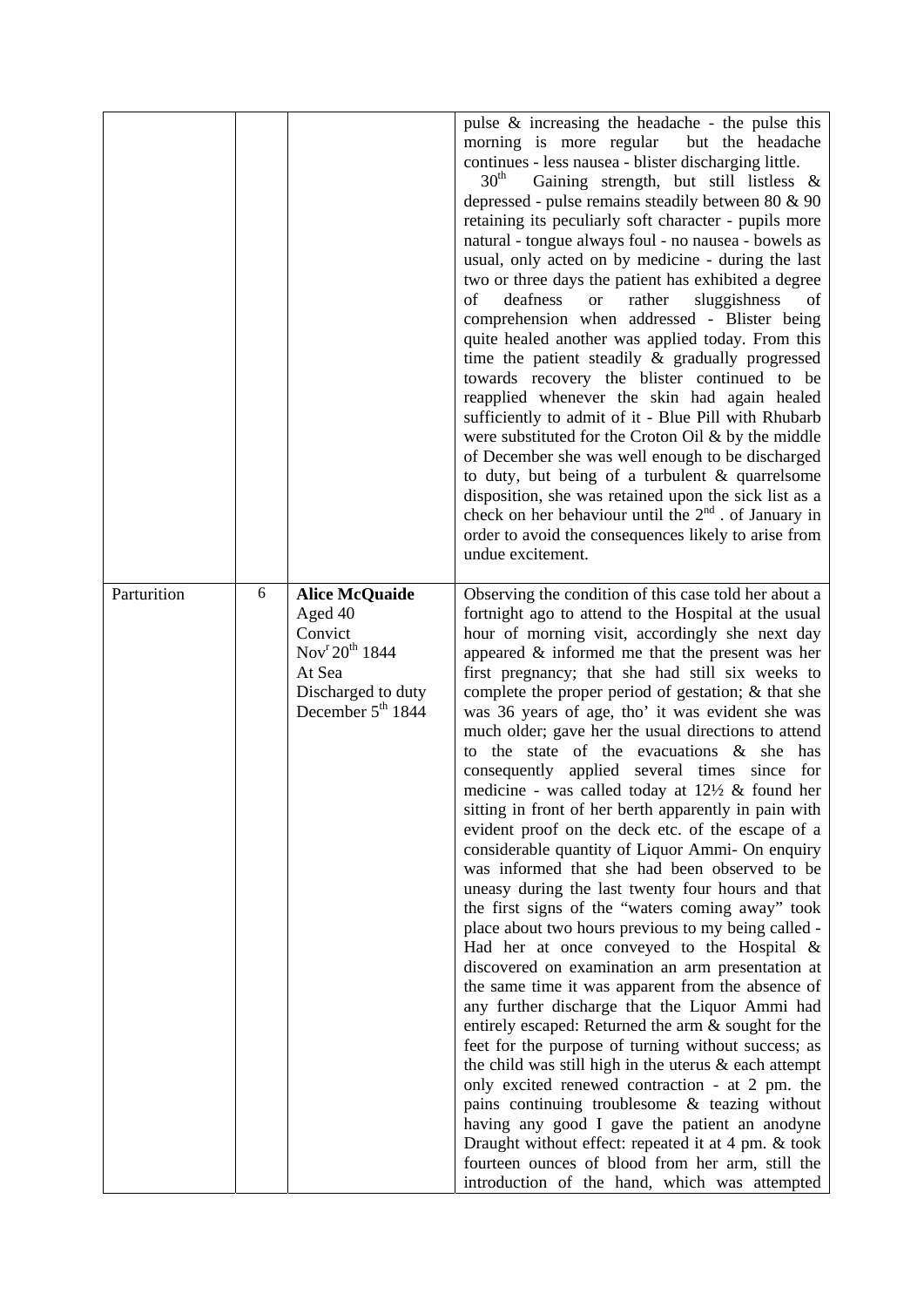|  | every favourable opportunity, invariably brought on               |
|--|-------------------------------------------------------------------|
|  | uterine contraction; the arm had once more                        |
|  | descended so far into the vagina, that the shoulder               |
|  | could be distinctly felt & both so filled the passage             |
|  | that to reach the feet was now impossible; neither                |
|  | the anodyne nor the bleeding were of the slightest                |
|  | service, the pains continued growing gradually                    |
|  |                                                                   |
|  | more frequent $&$ severe, so that at 8 pm. the right              |
|  | hand & fore arm protruded externally: after this                  |
|  | there was no further progress: the pains however                  |
|  | continued; each succeeding pain becoming more                     |
|  | violent than the last, $\&$ the intervals also were               |
|  | shorter and at length the patients suffering became               |
|  | so intense that at times she was quite frantic, calling           |
|  | loudly on those around her, for immediate                         |
|  | distraction - thus she continued without any                      |
|  | advance on the labour until $11\frac{1}{2}$ , when finding the    |
|  | pulse beginning to flag it became evident that the                |
|  | only remaining means of relieving the woman were                  |
|  | absolutely necessary, & I proceeded to perforate the              |
|  | Thorax of the child already<br>apparently<br>dead                 |
|  | from compression - Having first removed the arm                   |
|  | (in consequence of the impediment it presented to                 |
|  |                                                                   |
|  | was then easily accomplished, and a ready exit                    |
|  | given to the contents of the Thorax - the pains,                  |
|  | which up to this time had been severe, now relaxed                |
|  | a little, $\&$ the patient after expressing the relief she        |
|  | felt, was quiet for some time, but did not sleep in               |
|  | consequence of a "heavy swell" causing the ship to                |
|  | roll greatly - Shortly after 12 she again began to                |
|  | complain $\&$ by 12½ the pains were once more                     |
|  | vigorous; the anterior part of the collapsed chest                |
|  | slowly advanced assisted by the finger, which being               |
|  | occasionally introduced to facilitate the discharge of            |
|  | the Thoracic and abdominal contents was also used                 |
|  | as a hook in aiding the efforts of the uterus - about             |
|  | 1 o'clock the abdomen had advanced so far (the                    |
|  | child being bent double backwards) that I                         |
|  | succeeded in getting the forefinger sufficiently                  |
|  | behind the loins to enable me more effectually to                 |
|  |                                                                   |
|  | assist the uterus in bringing down the pelvis -                   |
|  | another very short period of relaxation succeeded,                |
|  | after which the efforts of nature again became                    |
|  | active, gentle assistance was given with the hand $\&$            |
|  | the pelvis with the lower extremities were brought                |
|  | down followed immediately by the head which                       |
|  | came away easily at $1\frac{1}{2}$ - no hemorrhage followed -     |
|  | the patient soon afterwards inclining to doze, was                |
|  | supported in the wood cradle as well as                           |
|  | circumstances admitted by the addition of another                 |
|  | bed $\&$ . to counteract the motion of the ship $\&$ slept        |
|  | soundly till near 4 am at Placenta was expelled.                  |
|  | Nov <sup>r</sup> . 21s . - 8 am Patient calm $\&$ easy - Vespere. |
|  | no change - Tea for drink                                         |
|  | 22 <sup>nd</sup><br>Appears still calm and comfortable, having    |
|  |                                                                   |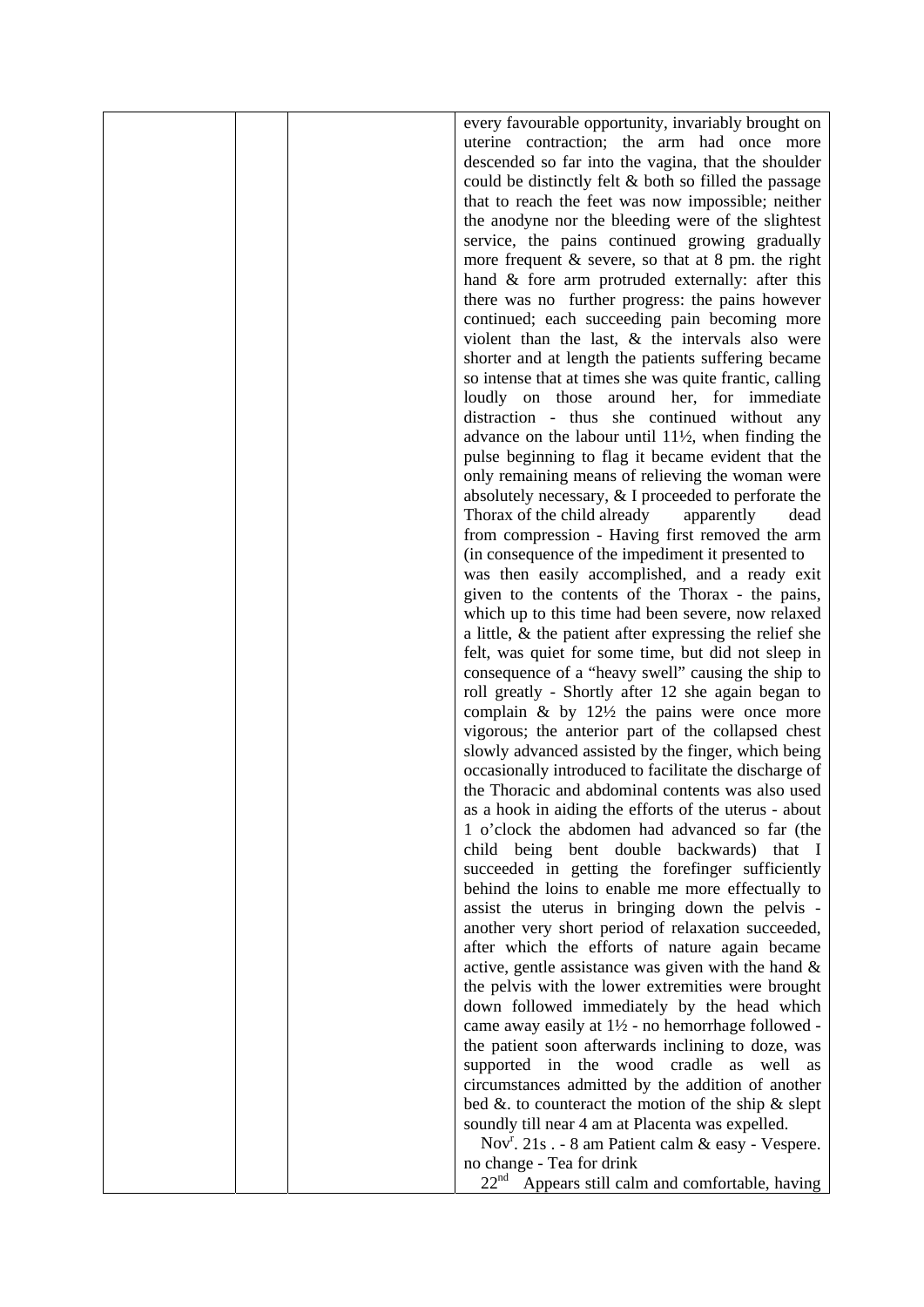|         |   |                                                                                                                           | no complaint - allowed a little Rice & Sugar<br>occasionally<br>$23^{\rm rd}$<br>Doing well - having no motion from the<br>bowels since her delivery, she had six drachms of<br>Ricini today, but it did not rest long on the stomach:<br>In the evening patient thought she could retain one<br>of the powders such as I had previously given her &<br>accordingly she had half a drachm of Pulv. Jalap.<br>Co.<br>24 <sup>th</sup> Two operations from the medicine - seems<br>quite easy.<br>$25th$ Complains of pain in the back today - pulse<br>72 - thinks the discharge not so plentiful as it ought<br>to be -ordered Formentations<br>Vespere. Has been much alarmed this evening by<br>the noise of a disturbance that took place in the<br>Prison - seems a good deal excited - complains of<br>headache - pulse 94 - still some pain in the back -<br>succeeded in calming the patient & repeated the<br>Pulv.<br>26th. Much easier - pulse 80 - headache gone -<br>still some pain in the back - one operation from the<br>medicine.<br>30th. Doing well - sits up at times - still complains<br>occasionally of pain in the back - allowed soup.<br>December 5th. To Duty                                                                                                                                                                                                                                                                                      |
|---------|---|---------------------------------------------------------------------------------------------------------------------------|-------------------------------------------------------------------------------------------------------------------------------------------------------------------------------------------------------------------------------------------------------------------------------------------------------------------------------------------------------------------------------------------------------------------------------------------------------------------------------------------------------------------------------------------------------------------------------------------------------------------------------------------------------------------------------------------------------------------------------------------------------------------------------------------------------------------------------------------------------------------------------------------------------------------------------------------------------------------------------------------------------------------------------------------------------------------------------------------------------------------------------------------------------------------------------------------------------------------------------------------------------------------------------------------------------------------------------------------------------------------------------------------------------------------------------------------------------------------------------|
| Abortio | 7 | <b>Sarah Ward</b><br>Aged 26<br>Convict<br>December $12th 1844$<br>At Sea<br>Discharged to duty<br>December $21st$ . 1844 | Short in stature, slender $\&$ of a sallow complexion -<br>Is evidently not less than five or six months<br>pregnant but says she cannot tell the time $\&$ seems<br>averse to being questioned on the subject.<br>Complained yesterday evening of constant pain in<br>the back with occasional pain in the lower part of<br>the abdomen - found the pulse soft $\&$ natural, at the<br>same time according to the patient's statement there<br>frequent nausea: she was immediately<br>was<br>conveyed to the Hospital where on further enquiry<br>she would not admit having lately received any<br>injury, or that there had been any recent discharge.<br>After the administration of an Anodyne, she was<br>placed in one of the wood cradles & secured as well<br>as possible against the ships rolling motion,<br>directions being given to have her kept as cool $\&$<br>quiet as possible - This morning she appeared more<br>easy & comfortable; the motion of the ship had<br>diminished $\&$ she had slept comfortably during the<br>night: on enquiring again into her condition, the<br>nature of the pains etc. she replied by so many<br>absurd assertions & constant contradictions (even<br>after being cautioned against the danger likely to<br>result to herself from falsehood on such an<br>occasion) that it was too evident no reliance could<br>be placed on anything she said. Saw her take six<br>drachms of Ricini in Menth. Pip. & gave further |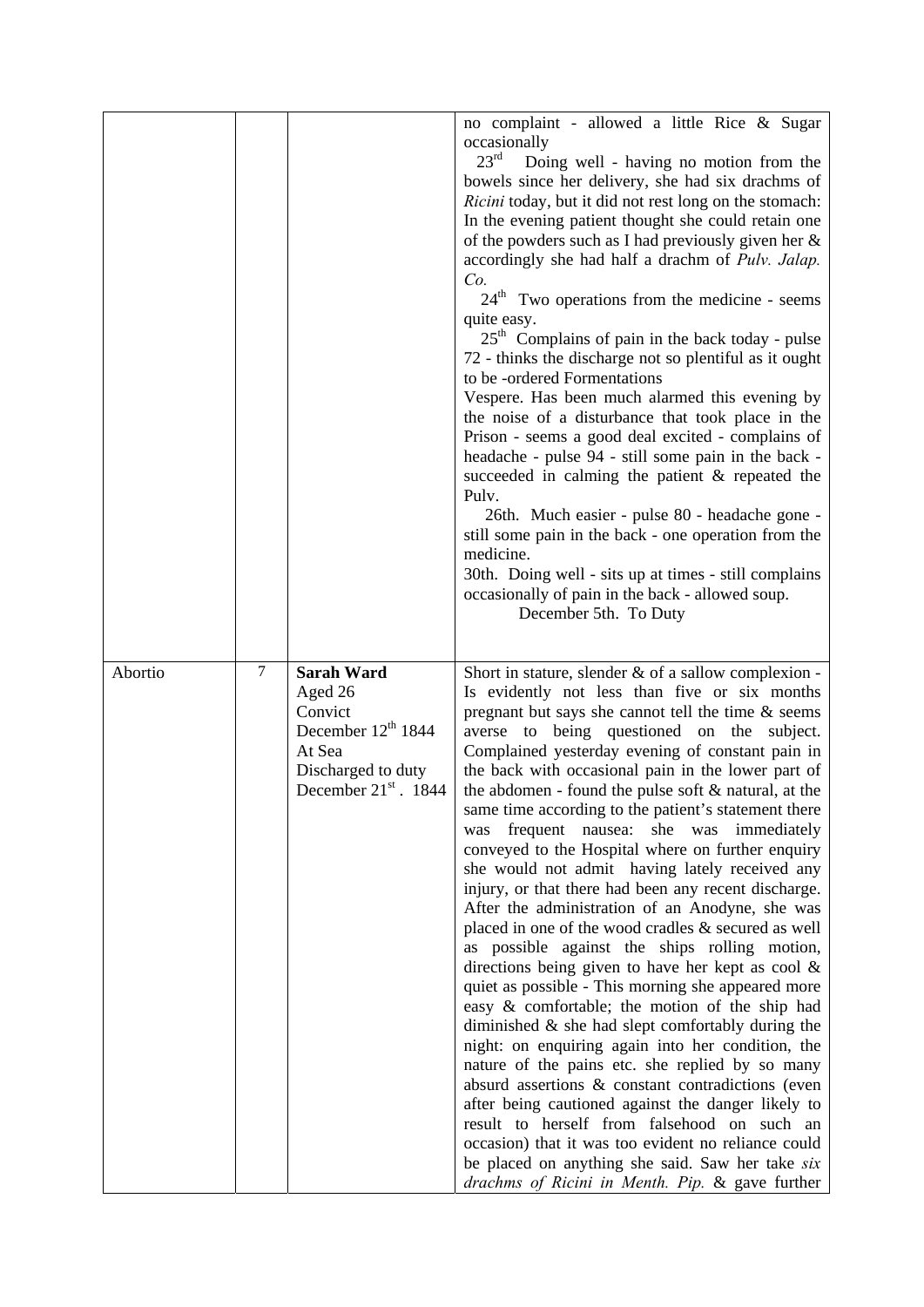| instructions to ensure her being kept cool & quiet            |
|---------------------------------------------------------------|
| was called again this forenoon & found her                    |
|                                                               |
| suffering under frequent pains "coming on every               |
| few minutes" - the pulse in the interval was soft $\&$        |
| regular; countenance palid & anxious but not                  |
| dejected - skin cool and moist - no unusual                   |
| flaccidity of the mammae - Having again cautioned             |
|                                                               |
| her about the necessity of speaking the truth                 |
| proceeded to question her once more on the subject            |
| of her case $\&$ in reply to several direct questions         |
| regarding the motion of the child she says that she           |
| has felt no motion for some time, that she cannot             |
|                                                               |
| tell when she last felt the motion and strongly               |
| asserts that there has been no discharge at any time          |
| during her pregnancy, which, on the same authority            |
| is the first - On proposing an examination through            |
|                                                               |
| one of her comrades, she strongly & rather                    |
| indignantly refused: with some difficulty I was               |
| allowed to try auscultation, but no sign of Foetal            |
| pulsation could be distinguished - has had one                |
| natural motion from the Castor Oil - Vespere.                 |
| Having been informed this evening by several                  |
|                                                               |
| parties that the patient received a fall during the           |
| gale of wind that took place on the 1 <sup>st</sup> Inst. &   |
| another on the $9th$ . she was taxed with the                 |
| information & confessed to both, adding that she              |
| "thought" she "had hurt herself" on both occasions            |
|                                                               |
| - pain still frequent with some appearance of                 |
| "bearing down" - no evidence of any discharge                 |
| even to the Hospital attendant whose word I think is          |
| to be depended on - Anodyne repeated.                         |
| 13th. Was called at 1am & found the patient in                |
| labour - The pains more frequent $&$ severe, yet she          |
|                                                               |
| persisted in<br>the<br>same<br>opposition<br>still<br>to      |
| examination; some appearances of hemorrhage                   |
| being now observed, I took advantage of the first             |
| pain to overcome the reluctance $\&$ found the feet           |
| presenting; at the same time I could perceive                 |
|                                                               |
| (during the intervals between the pains) a slight             |
| hemorrhage - keeping hold of the feet in order to             |
| assist nature, the contractions continued brisk, and          |
| in fifteen or twenty minutes afterwards a dead                |
| Foetus of about 6 months was delivered followed               |
| almost immediately by the Secundines; the                     |
|                                                               |
| hemorrhage in the short interval was by no means              |
| profuse $\&$ as the contraction of the uterus was             |
| complete after the expulsion of its contents, the             |
| discharge at once ceased. On examining the Foetus,            |
| the cuticle was found much abraded $\&$ so easily             |
|                                                               |
| detached, that there was no doubt of its having               |
| been dead some time - left the patient calm $\&$              |
| inclined to sleep.                                            |
| 14 <sup>th</sup><br>Slept pretty well & now feels easy - very |
| little discharge - allowed Tea.                               |
|                                                               |
| $15th$ Complains of pain in the back & lower part             |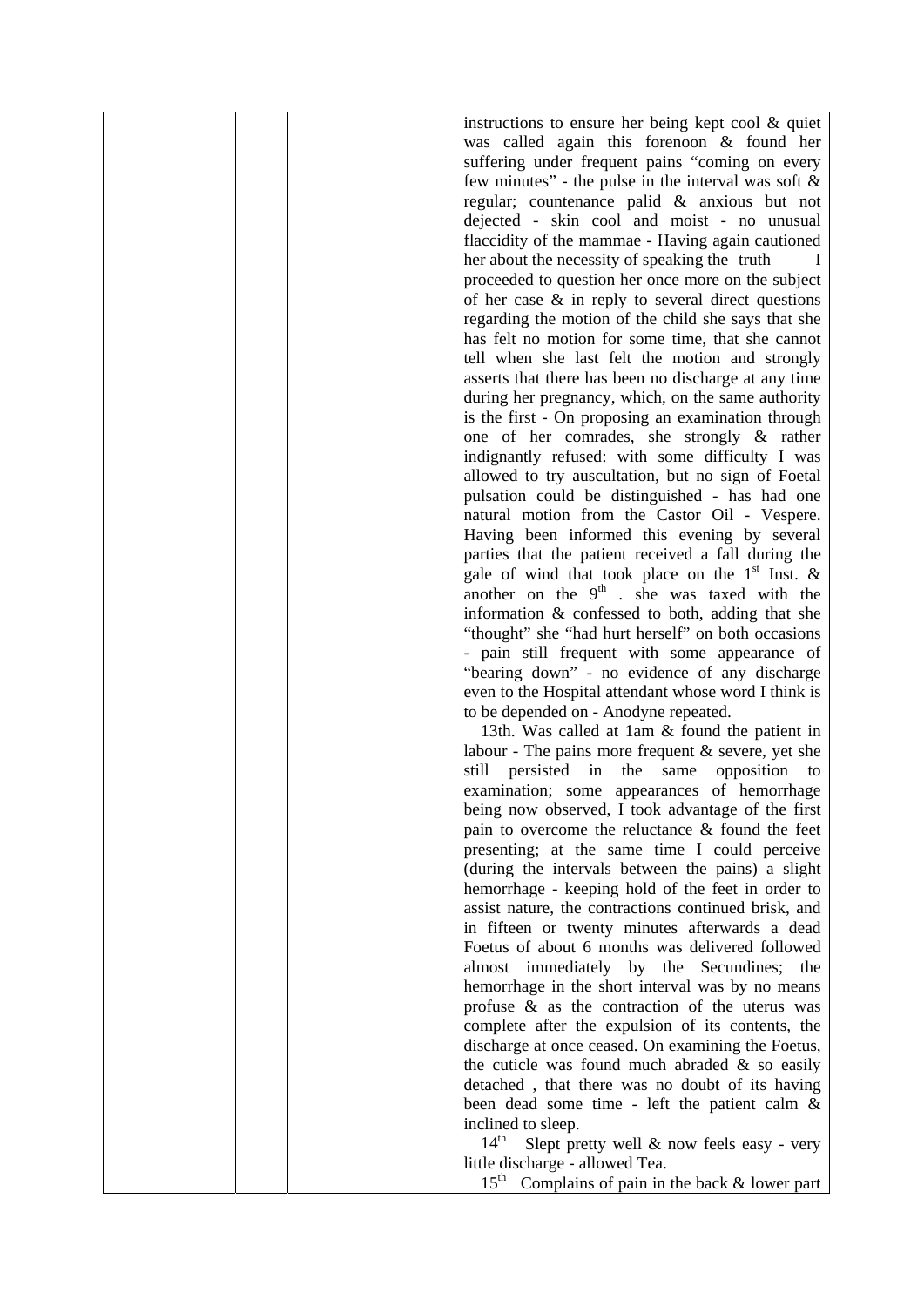|        |         |                                                                                                                                       | of the abdomen - some discharge in which clots of<br>blood are occasionally seen - no stool $-$ <i>Habt Ol</i><br>Ricini zvi.<br>16 <sup>th</sup> . Medicine operated freely - says the pains<br>are easier & that there is little discharge - complains<br>of soreness in the breasts - Habt Solut Sulp<br>Magnes. pro re nata<br>17th. Breasts much swollen hard & painful - got<br>one of the patients friends to suck the breasts by<br>which she obtained great relief - bowels free.<br>Ordered to keep both Mammae constantly wet with<br>vinegar & water. Contin Sul Magnes.<br>Breasts less swollen, but still painful,<br>18th.<br>always receiving great relief by the withdrawal of<br>their contents, which her friend continues to attend<br>to with great assiduity - no pain otherwise - vaginal<br>discharge natural<br>21st Quite well but a little weak - discharged to<br>Duty                                                                                                                                                                                                                                                                                                                                                                                                                                                                                                                                                                                                                                                                                                                                                                                                                                                                                                                                                                |
|--------|---------|---------------------------------------------------------------------------------------------------------------------------------------|-------------------------------------------------------------------------------------------------------------------------------------------------------------------------------------------------------------------------------------------------------------------------------------------------------------------------------------------------------------------------------------------------------------------------------------------------------------------------------------------------------------------------------------------------------------------------------------------------------------------------------------------------------------------------------------------------------------------------------------------------------------------------------------------------------------------------------------------------------------------------------------------------------------------------------------------------------------------------------------------------------------------------------------------------------------------------------------------------------------------------------------------------------------------------------------------------------------------------------------------------------------------------------------------------------------------------------------------------------------------------------------------------------------------------------------------------------------------------------------------------------------------------------------------------------------------------------------------------------------------------------------------------------------------------------------------------------------------------------------------------------------------------------------------------------------------------------------------------------------------|
| Tumour | $\,8\,$ | <b>Catherine Harkin</b><br>Aged 20<br>Convict<br>Decr 26 <sup>th</sup> 1844<br>Ar Sea<br>Discharged to<br>Hospital Jany $3rd$<br>1845 | Previous to receiving the subject of this case at<br>Kingstown I was informed that she was afflicted<br>with a tumour in the right side of the abdomen,<br>supposed to be Ovarian, but as it had already lasted<br>some time without apparently affecting the general<br>health, it could not be looked upon as an<br>impediment to her removal. Early on the passage<br>she complained of occasional pain in the abdomen<br>& was relieved by laxative medicine - the tumour<br>then presented anteriorly a globular form, twice the<br>bulk of an orange situated in the upper part of the<br>Hypogastric & right Iliac regions, but as it was<br>quite moveable particularly in the recumbent<br>position it could easily be pushed one or two<br>inches in any direction. During the passage she was<br>troubled at intervals with colic pains $\&$ constipation<br>but they always readily gave way to the usual<br>remedies $\&$ although the tumour in the meantime<br>seemed gradually increasing in size, there was still<br>no affection of the system nor other inconvenience<br>further than those just mentioned $\&$ until today<br>there never has been occasion to place her on the<br>$Dec^r$ . $26th$ . Complains of unusual pain<br>sick list.<br>in the tumour, which on examination is found<br>softer, less moveable $\&$ evidently enlarged since the<br>first examination in the proportion of about one<br>third former bulk - pain increased by moderate<br>pressure - pulse for the first time a little quickened -<br>some heat of skin - accounts for the sudden<br>accession of pain by having over worked herself<br>yesterday when cleaning her Mess & thinks she<br>"hurt the swelling" by falling against the Form on<br>coming out from the lower berths of her Mess place<br>-Habt Ol Ricini Zvi ordered to keep her bed & to |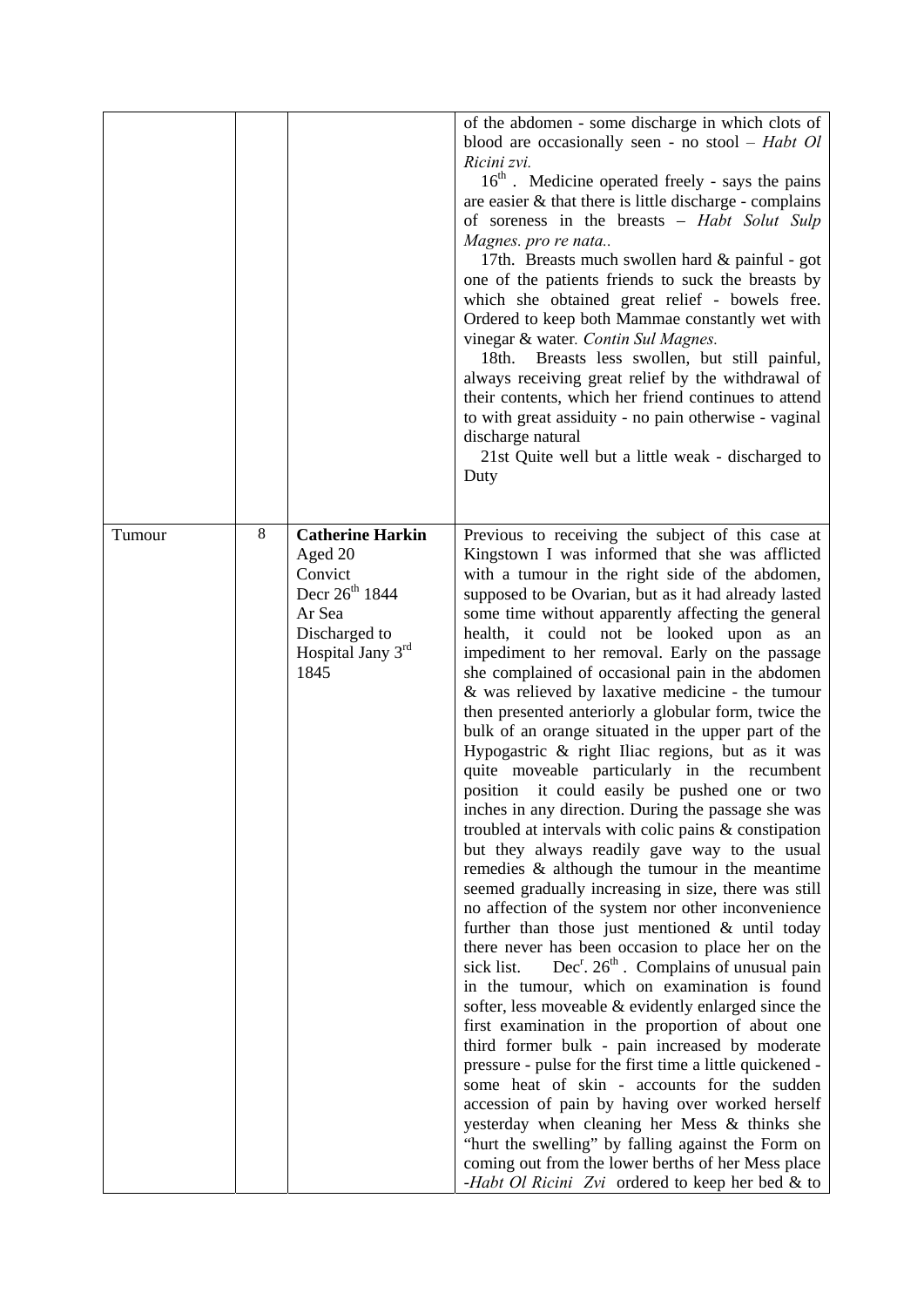| have a formentation of Cammomile flowers to the        |
|--------------------------------------------------------|
| pained part $27th$ Easier this morning tho' there      |
| is still some pain on pressure - Medicine has          |
| operated well - pulse 90 soft - skin moderately        |
| warm & moist - Contin Foment. $28th$ Tumour            |
| bears moderate pressure without pain- pulse $\&$ skin  |
| natural - patient otherwise as usual - Omitt Foment.   |
| et Habt S.S. Magnes pro re nata. 30th. Patient         |
| appears to have recovered from the effects of her      |
| her late accident $\&$ is now in her usual condition - |
| Tumour does not diminish - Omitt S.S. Magnes           |
| January 3rd. No change - discharged to Hospital.       |

## **A Nosological Synopsis of the Sick Book kept during the Period of this Journal, in conformity with the 30th Article of the Surgeons' Instructions.**

|                                                  | <b>Numbers</b> |                       |                         |               |           |           |                                                         |
|--------------------------------------------------|----------------|-----------------------|-------------------------|---------------|-----------|-----------|---------------------------------------------------------|
| <b>Diseases</b><br><b>Nosologically arranged</b> | <b>Total</b>   | Discharged to<br>Duty | Sent to the<br>Hospital | Died on board | Invalided | Remaining | Nos. of such Cases<br>as are detailed in<br>the Journal |
| Pyrexiae                                         |                |                       |                         |               |           |           |                                                         |
| Ord. I. Febres.                                  |                |                       |                         |               |           |           |                                                         |
| Internulleates Quotutiana                        |                |                       |                         |               |           |           |                                                         |
| Tertiana                                         |                |                       |                         |               |           |           |                                                         |
| Remittentes                                      | 14             | 14                    |                         |               |           |           |                                                         |
| Continua Synochus                                |                |                       |                         |               |           |           |                                                         |
| Typhus                                           |                |                       |                         |               |           |           |                                                         |
| Ord. II. Phlegmasiae.                            |                |                       |                         |               |           |           |                                                         |
| Phlogosis                                        | 12             | 11                    |                         |               |           |           | 8                                                       |
| Pneumonia                                        | $\mathbf{1}$   |                       |                         |               |           |           |                                                         |
| Rheumatismus                                     | $\overline{1}$ | $\mathbf{1}$          |                         |               |           |           |                                                         |
| Cynanche                                         |                |                       |                         |               |           |           |                                                         |
| <b>Bronchitis</b>                                |                |                       |                         |               |           |           |                                                         |
| Opthalmia                                        | $\overline{4}$ | $\overline{4}$        |                         |               |           |           |                                                         |
| Ord. III. Exanthemata.                           |                |                       |                         |               |           |           |                                                         |
| Variola                                          |                |                       |                         |               |           |           |                                                         |
| Rubeola                                          |                |                       |                         |               |           |           |                                                         |
| Erysipelas                                       |                |                       |                         |               |           |           |                                                         |
| Vaccina                                          |                |                       |                         |               |           |           |                                                         |
| Ord. IV. Haemorrhagiae                           |                |                       |                         |               |           |           |                                                         |
| Haemoptysis                                      |                |                       |                         |               |           |           |                                                         |
| Phthisis incipiens                               | $\mathbf{1}$   |                       |                         |               |           |           | 1                                                       |
| Phthisis cosfirmata                              |                |                       |                         |               |           |           |                                                         |
| Menorrhagia                                      | $\mathbf{1}$   | $\mathbf{1}$          |                         |               |           |           |                                                         |
| Abortio                                          | $\mathbf{1}$   | $\mathbf{1}$          |                         |               |           |           | 7                                                       |
| Parturition                                      | $\overline{2}$ | $\overline{2}$        |                         |               |           |           | 6                                                       |
| Ord. V. Profluvia.                               |                |                       |                         |               |           |           |                                                         |
| Catarrhus                                        | $\overline{c}$ | $\overline{2}$        |                         |               |           |           |                                                         |
| Dysenteria                                       | $\overline{8}$ | $\overline{7}$        |                         | $\mathbf{1}$  |           |           | 3                                                       |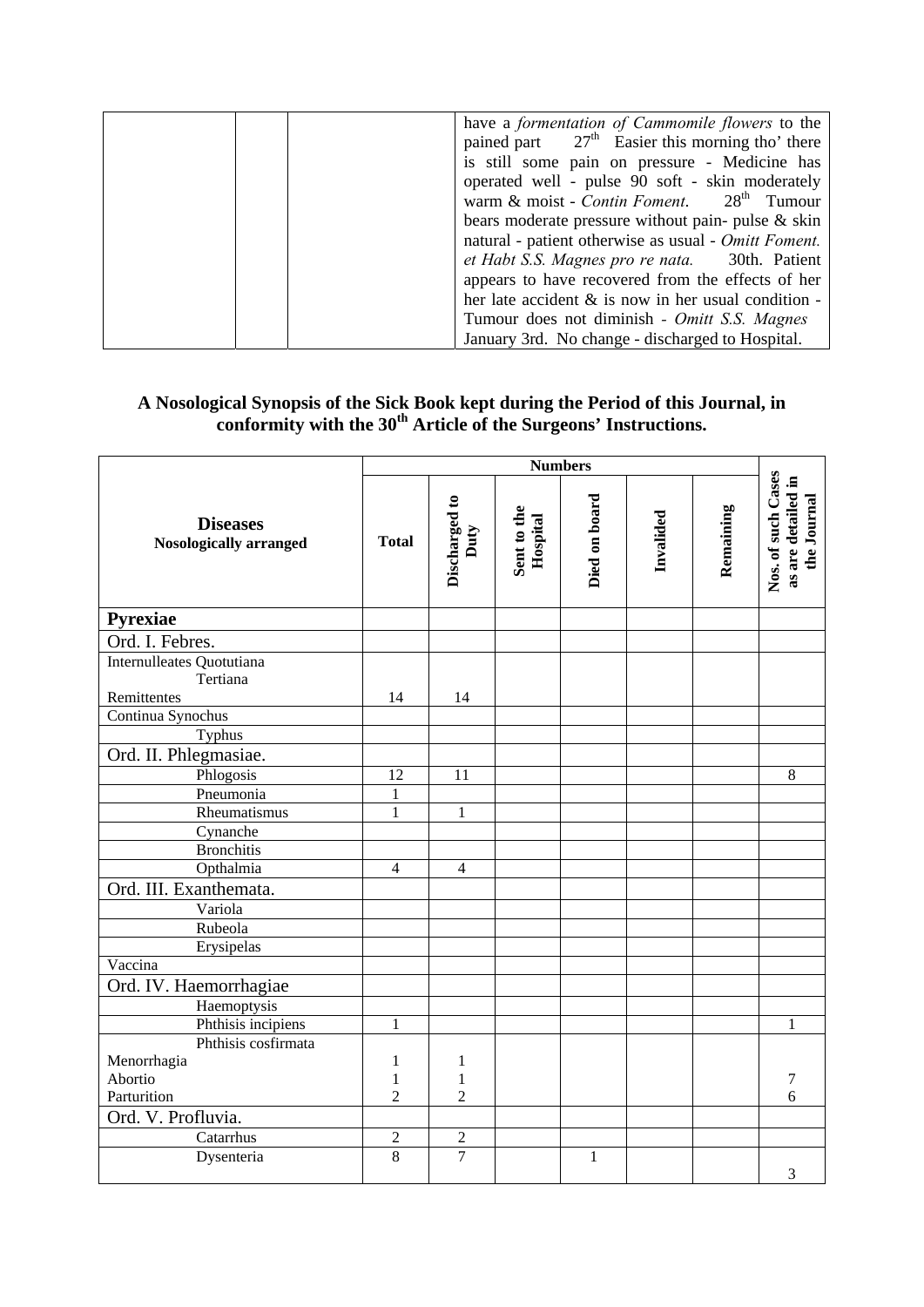| Neuroses.                                                                                                  |                |                |                         |              |  |  |       |
|------------------------------------------------------------------------------------------------------------|----------------|----------------|-------------------------|--------------|--|--|-------|
| Ord. I. Comata.                                                                                            |                |                |                         |              |  |  |       |
| Apoplexia                                                                                                  | $\mathbf{1}$   |                |                         |              |  |  |       |
| Concussion                                                                                                 | $\mathbf{1}$   | $\mathbf{1}$   |                         |              |  |  | 5     |
| Ord. II. Adynamiae.                                                                                        |                |                |                         |              |  |  |       |
| Dyspepsia                                                                                                  |                |                |                         |              |  |  |       |
| Syncope                                                                                                    | 4              | 4              |                         |              |  |  |       |
| Ord. III. Spasmi.                                                                                          |                |                |                         |              |  |  |       |
| Asthma                                                                                                     |                |                |                         |              |  |  |       |
| Diarrhoea                                                                                                  | 3              | 3              |                         |              |  |  |       |
| Colica                                                                                                     | 5              | 5              |                         |              |  |  |       |
| Hysteria                                                                                                   | 3              | 3              |                         |              |  |  |       |
| Epilesia                                                                                                   | 1              | 1              |                         |              |  |  |       |
| Ord. Iv. Vesaniae.                                                                                         |                |                |                         |              |  |  |       |
| Amentia                                                                                                    | $\mathbf{1}$   |                |                         |              |  |  |       |
| Mania                                                                                                      |                | $\mathbf{1}$   |                         |              |  |  |       |
| Cachexiae.                                                                                                 |                |                |                         |              |  |  |       |
| Ord. I. Marcores.                                                                                          |                |                |                         |              |  |  |       |
| Tabes                                                                                                      |                |                |                         |              |  |  |       |
| Ord. II. Intumescentiae.                                                                                   |                |                |                         |              |  |  |       |
| Anasarca                                                                                                   |                |                |                         |              |  |  |       |
| Ascites                                                                                                    |                |                |                         |              |  |  |       |
| Hydrothorax                                                                                                |                |                |                         |              |  |  |       |
| Ord. III. Impetigines.                                                                                     |                |                |                         |              |  |  |       |
| Syphilis                                                                                                   |                |                |                         |              |  |  |       |
| Scrophula                                                                                                  |                |                |                         |              |  |  |       |
| Icterus                                                                                                    |                |                |                         |              |  |  |       |
| Scorbutus                                                                                                  |                |                |                         |              |  |  |       |
| Locales.                                                                                                   |                |                |                         |              |  |  |       |
| Ord. I. Dysaethesiae.                                                                                      |                |                |                         |              |  |  |       |
| Amaurosis                                                                                                  |                |                |                         |              |  |  |       |
| Ord. II. Dysorexiae.                                                                                       |                |                |                         |              |  |  |       |
| Nostalgia                                                                                                  | 1              | 1              |                         |              |  |  |       |
| Ord. III. Dyscinesiae.                                                                                     |                |                |                         |              |  |  |       |
| Ord. IV. Apocenoses.                                                                                       |                |                |                         |              |  |  |       |
| Gonorrhoea                                                                                                 |                |                |                         |              |  |  |       |
| Ord. V. Epischeses                                                                                         |                |                |                         |              |  |  |       |
| Ischuria                                                                                                   |                |                |                         |              |  |  |       |
| Obstipatio                                                                                                 | $\overline{c}$ | 2              |                         |              |  |  |       |
| Dysuria                                                                                                    | $\mathbf{1}$   | $\mathbf{1}$   |                         |              |  |  |       |
| Amenorrhoea                                                                                                | 1              | 1              |                         |              |  |  |       |
| Ord. VI. Tumores.                                                                                          |                |                |                         |              |  |  |       |
| Aneurisma                                                                                                  |                |                |                         |              |  |  |       |
| Ord. VII. Ectopiae.                                                                                        |                |                |                         |              |  |  |       |
| Hernia                                                                                                     |                |                |                         |              |  |  |       |
| Prolapsus                                                                                                  |                |                |                         |              |  |  |       |
| Luxatio                                                                                                    |                |                |                         |              |  |  |       |
| Ord. VIII. Dialyses.                                                                                       |                |                |                         |              |  |  |       |
| Vulnus                                                                                                     | $\sqrt{5}$     | $\sqrt{5}$     |                         |              |  |  |       |
| Ulcus                                                                                                      | $\overline{3}$ | 1              | $\overline{2}$          |              |  |  | 2 & 4 |
| Psora                                                                                                      | $\overline{4}$ | $\overline{4}$ |                         |              |  |  |       |
| <b>GENERAL TOTAL</b>                                                                                       | 82             | 77             | $\overline{\mathbf{4}}$ | $\mathbf{1}$ |  |  |       |
| NOTE.-Medical Officers are desired particularly to Notice that the Numbers in each Disease and the general |                |                |                         |              |  |  |       |
| Total must not only correspond with the Sick Book, but also with the particulars contained in the several  |                |                |                         |              |  |  |       |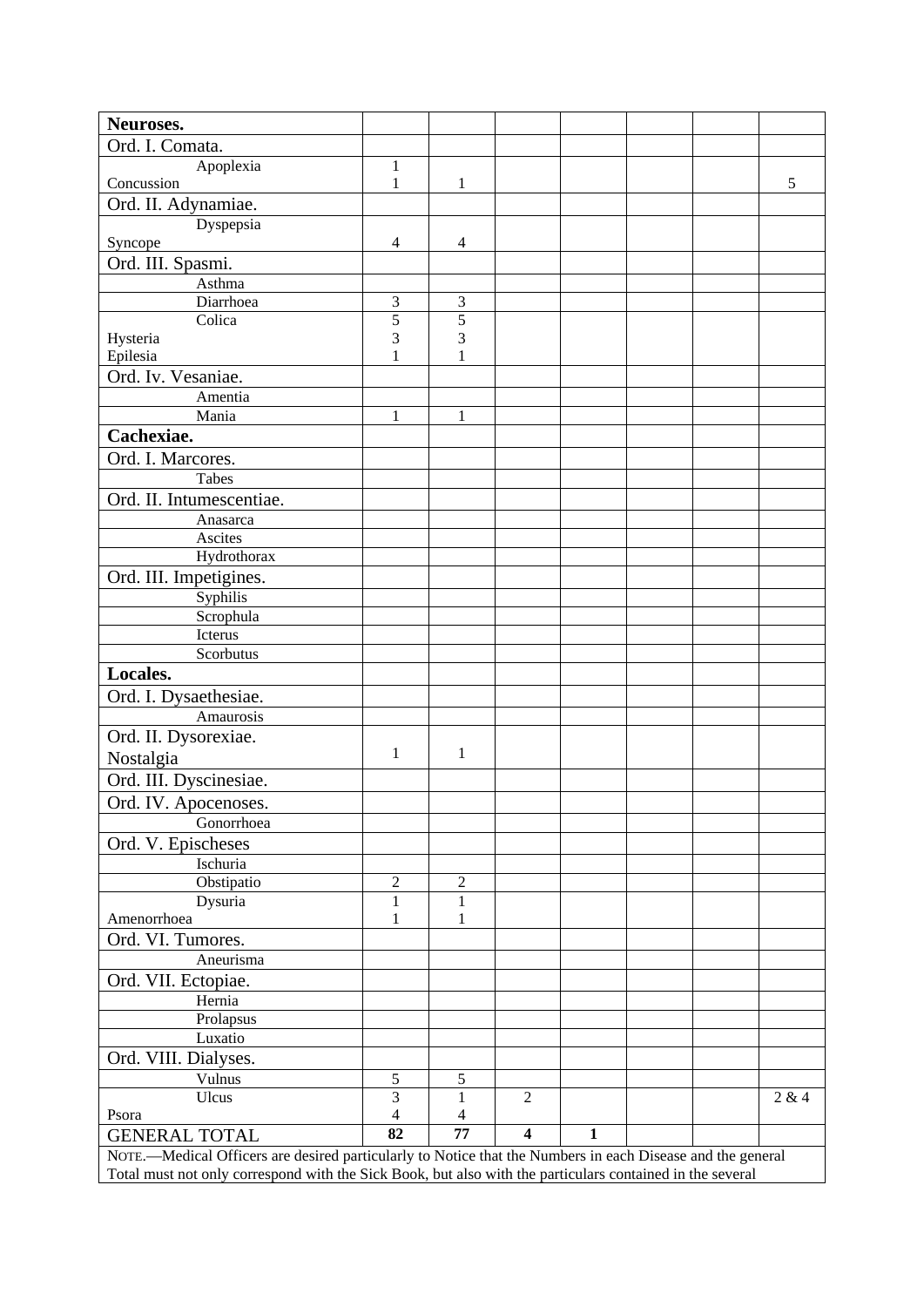Nosological Returns for the period.